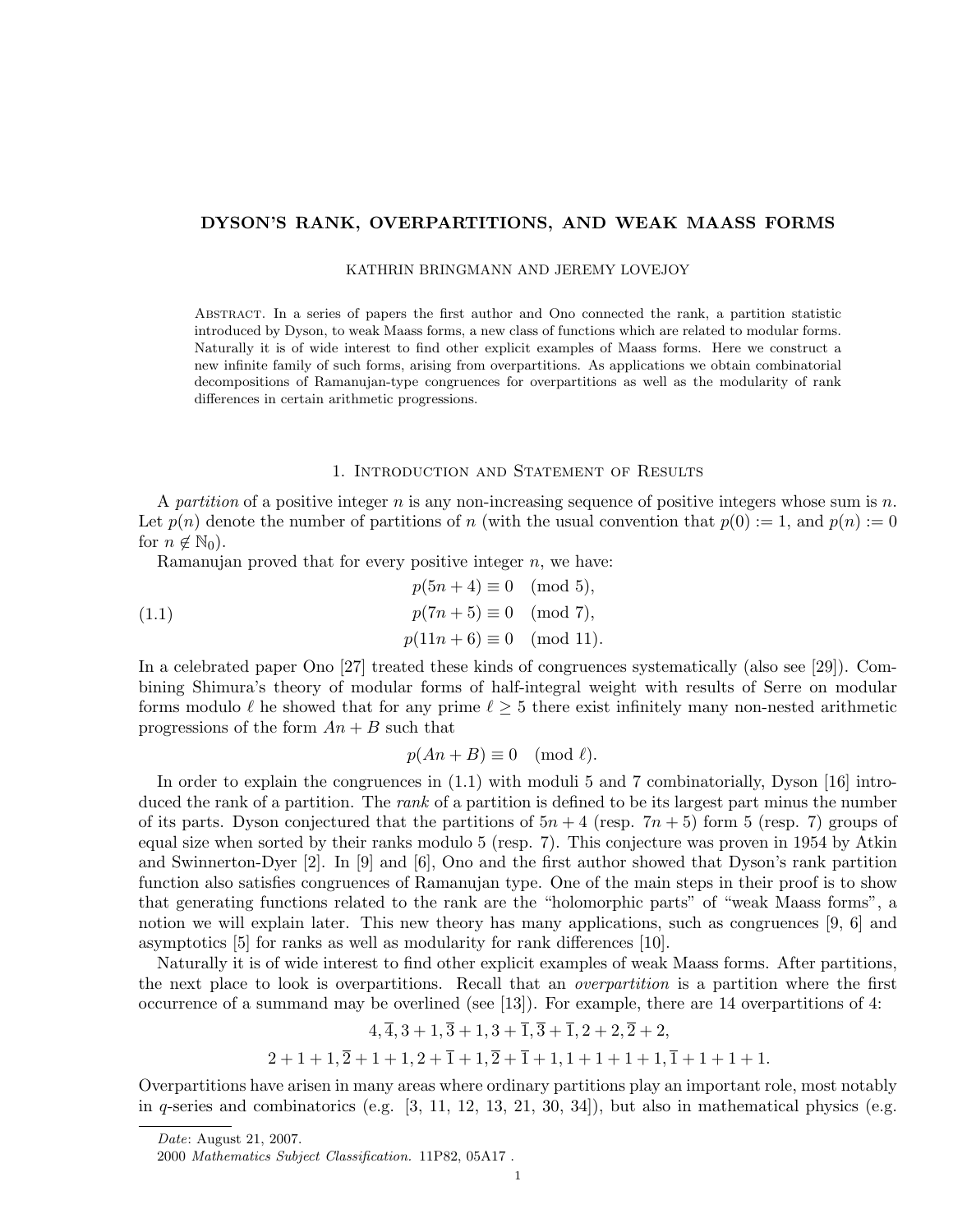[17, 18]), symmetric functions (e.g. [4, 15], representation theory (e.g. [19]) and algebraic number theory (e.g. [20, 24]). To give a few specific examples, the combinatorial theory of overpartitions leads to natural and straightforward bijective proofs of q-series identities like Ramanujan's  $_1\psi_1$  summation [12, 34]; in the theory of symmetric functions in superspace, overpartitions play the role that partitions play in the classical theory of symmetric functions [17, 18]; and certain Dedekind zeta functions associated to rings of integers of real quadratic fields can be regarded as generating functions for weighted counts of overpartitions [20, 24].

Returning to Dyson's rank, this statistic applies just as well to overpartitions. Indeed, this rank and its generalizations have already proven fundamental in the combinatorial theory of overpartitions [14, 22, 23]. The main result of the present paper will be the construction of an infinite family of weak Maass forms whose holomorphic parts are related to the generating function for Dyson's rank of an overpartition. As applications, we discuss congruence properties of overpartitions and the modularity of rank differences in arithmetic progressions.

For a positive integer n we denote by  $\bar{p}(n)$  the number of overpartions of n. We have the generating function [13]

(1.2) 
$$
\overline{P}(q) := \sum_{n\geq 0} \overline{p}(n) q^n = \frac{\eta(2z)}{\eta^2(z)} = 1 + 2q + 4q^2 + 8q^3 + 14q^4 + \cdots
$$

Here  $\eta(z) := q^{\frac{1}{24}} \prod_{n=1}^{\infty} (1 - q^n)$  is Dedekind's eta function and we write  $q := e^{2\pi i z}$ . Moreover we denote by  $\overline{N}(m, n)$  the number of overpartitions of n with rank m. It is shown in [22] that

(1.3)  

$$
\mathcal{O}(u;q) := 1 + \sum_{n=1}^{\infty} \overline{N}(m,n)u^m q^n = \sum_{n=0}^{\infty} \frac{(-1)_n q^{\frac{1}{2}n(n+1)}}{(uq,q/u)_n}
$$

$$
= \frac{(-q)_{\infty}}{(q)_{\infty}} \left(1 + 2 \sum_{n \geq 1} \frac{(1-u)(1-u^{-1})(-1)^n q^{n^2+n}}{(1-uq^n)(1-u^{-1}q^n)}\right).
$$

Here for  $a, b \in \mathbb{C}$ ,  $n \in \mathbb{N} \cup \{\infty\}$ , we employ the standard q-series notation:

$$
(a)_n: = \prod_{r=0}^{n-1} (1 - aq^r),
$$
  

$$
(a, b)_n: = \prod_{r=0}^{n-1} (1 - aq^r) (1 - bq^r),
$$
  

$$
(a)_{\infty}: = \lim_{n \to \infty} (a)_n.
$$

It turns out that the function  $\mathcal{O}(u; q)$  for u a root of unity  $\neq 1$  is the holomorphic part of a weak Maass form.

To make this precise, we recall the notion of a weak Maass form of half-integral weight  $k \in \frac{1}{2}$  $\frac{1}{2}\mathbb{Z}\setminus\mathbb{Z}$ . If  $z = x + iy$  with  $x, y \in \mathbb{R}$ , then the weight k hyperbolic Laplacian is given by

(1.4) 
$$
\Delta_k := -y^2 \left( \frac{\partial^2}{\partial x^2} + \frac{\partial^2}{\partial y^2} \right) + iky \left( \frac{\partial}{\partial x} + i \frac{\partial}{\partial y} \right).
$$

If v is odd, then define  $\epsilon_v$  by

(1.5) 
$$
\epsilon_v := \begin{cases} 1 & \text{if } v \equiv 1 \pmod{4}, \\ i & \text{if } v \equiv 3 \pmod{4}. \end{cases}
$$

A (harmonic) weak Maass form of weight k and Nebentypus  $\chi$  on a subgroup  $\Gamma \subset \Gamma_0(4)$  is any smooth function  $f : \mathbb{H} \to \mathbb{C}$  satisfying the following: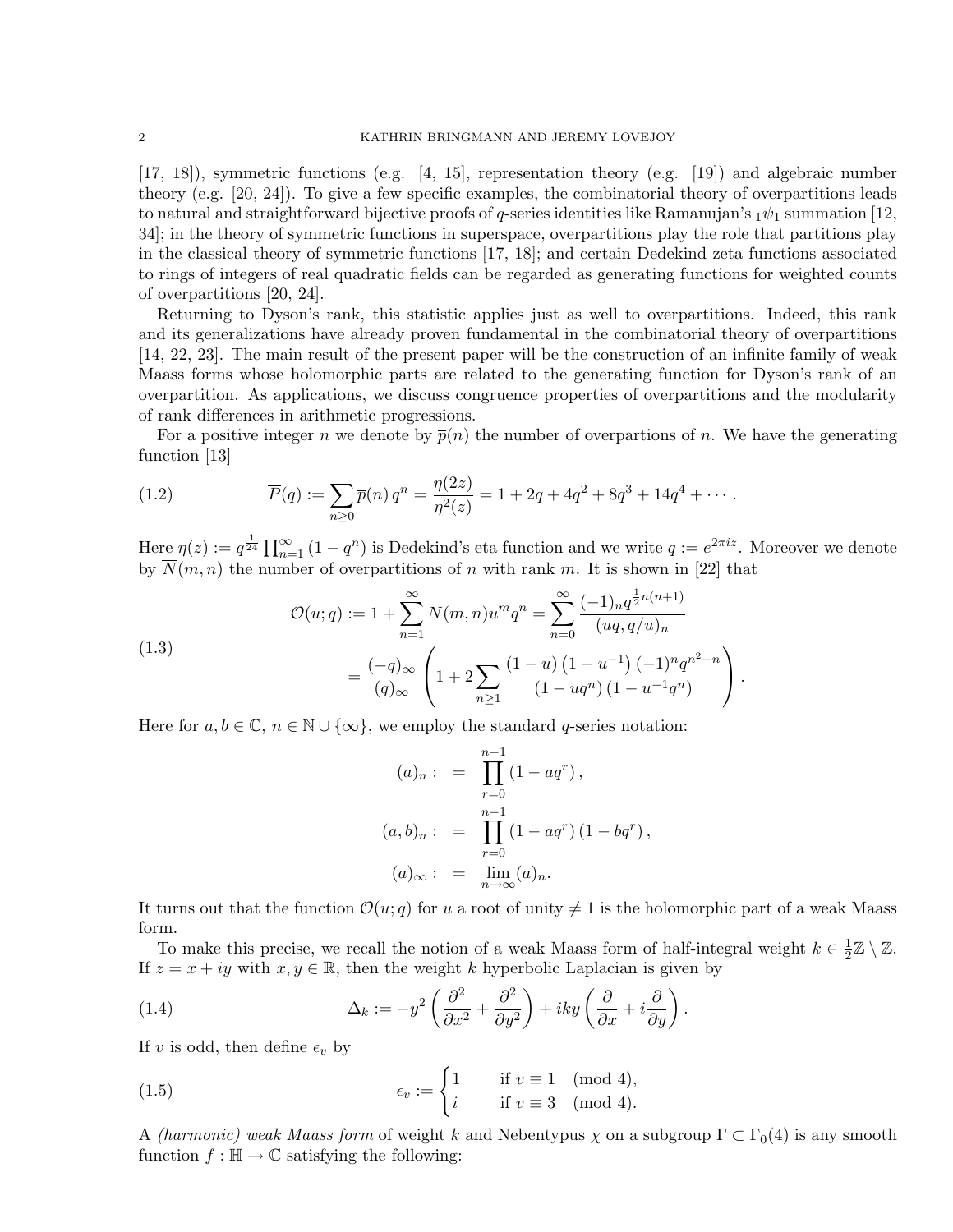(1) For all  $A = \begin{pmatrix} a & b \\ c & d \end{pmatrix} \in \Gamma$  and all  $z \in \mathbb{H}$ , we have

$$
f(Az) = \left(\frac{c}{d}\right)^{2k} \epsilon_d^{-2k} \chi(d) (cz+d)^k f(z).
$$

- (2) We have that  $\Delta_k f = 0$ .
- (3) The function  $f(z)$  has at most linear exponential growth at all the cusps of Γ.

Suppose that  $0 < a < c$  are integers, and let  $\zeta_c := e^{\frac{2\pi i}{c}}$ . Define the theta function of weight  $\frac{3}{2}$ 

(1.6) 
$$
\theta(\alpha, \beta; \tau) := \sum_{n \equiv \alpha \pmod{\beta}} n e^{\frac{2\pi i \tau n^2}{2\beta}},
$$

and let

$$
\Theta_{a,c}(\tau) := \begin{cases} \n\theta \left( 4a + c, 2c; \frac{\tau}{4c} \right) & \text{if } c \text{ is odd,} \\ \n2\theta \left( 2a + \frac{c}{2}, c; \frac{\tau}{2c} \right) & \text{if } 2 \parallel c, \\ \n4\theta \left( a + \frac{c}{4}, \frac{c}{2}; \frac{\tau}{c} \right) & \text{if } 4 \mid c. \n\end{cases}
$$

Using these cuspidal theta functions, we define for  $c \neq 2$ , the non-holomorphic integral

(1.7) 
$$
J\left(\frac{a}{c};z\right) := \frac{\pi i \cdot \tan\left(\frac{\pi a}{c}\right)}{4c} \int_{-\bar{z}}^{i\infty} \frac{(-i\tau)^{-\frac{3}{2}} \cdot \Theta_{a,b}\left(-\frac{1}{\tau}\right)}{\sqrt{-i(\tau+z)}} d\tau.
$$

Moreover define  $\mathcal{M}\left(\frac{a}{c}\right)$  $\frac{a}{c}$ ; z) by

(1.8) 
$$
\mathcal{M}\left(\frac{a}{c};z\right) := \mathcal{O}\left(\frac{a}{c};q\right) - J\left(\frac{a}{c};z\right),
$$

where  $\mathcal{O}\left(\frac{a}{c}\right)$  $(\frac{a}{c}; q) := \mathcal{O}\left(\zeta_c^a; q\right)$ . If  $u = -1$ , we define

$$
\mathcal{M}(-1; z) := \mathcal{O}(-1; z) - I(-1; z).
$$

with

$$
I(-1; z) := \frac{\sqrt{2}}{\pi i} \int_{-\bar{z}}^{i\infty} \frac{\eta^2(\tau)}{\eta(2\tau) \cdot (-i(\tau + z))^{\frac{3}{2}}} d\tau.
$$

The main result of this paper is the following theorem which establishes that those real analytic functions are Maass forms.

# Theorem 1.1. The following statements are true:

- (1) If  $0 < a < c$  with  $(a, c) = 1$  and  $c \neq 2$ , then  $\mathcal{M}(\frac{a}{c})$  $\left(\frac{a}{c};z\right)$  is a weak Maass form of weight  $\frac{1}{2}$  on  $\Gamma_1(16c^2)$ . If  $2|c$  and  $4|c$ , then it is a weak Maass form on  $\Gamma_1(4c^2)$  and  $\Gamma_1(c^2)$ , respectively.
- (2) The function  $\mathcal{M}(-1; z)$  is a weak Maass form of weight  $\frac{3}{2}$  on  $\Gamma_0(16)$ .

Five remarks.

1) If c is odd, we actually obtain Maass forms for the larger group

$$
\left\{ \left( \begin{array}{c} \alpha & \beta \\ \gamma & \delta \end{array} \right) \in SL_2(\mathbb{Z}) \middle| \alpha \equiv \delta \equiv 1 \pmod{4c}, \, \gamma \equiv 0 \pmod{16c^2} \right\}.
$$

2) The proof of the second part of Theorem 1.1 is harder than the first since the generating function has double poles. To overcome this problem, we introduce new functions  $\mathcal{O}_r(q)$  having an additional parameter r but only simple poles such that one can obtain  $\mathcal{O}(-1; z)$  by a process of differentiation. This differentiation accounts for the augmentation of the weight by 1 in this case. It is worth mentioning that for the case of the classical Dyson's rank generating functions in [9], the weak Maass forms have weight  $1/2$  for every root of unity  $\neq 1$ .

3) The authors [7] show that in the context of overpartition pairs, the analogous generating functions associated to the appropriate generalization of Dyson's rank are not weak Maass forms, but classical modular forms.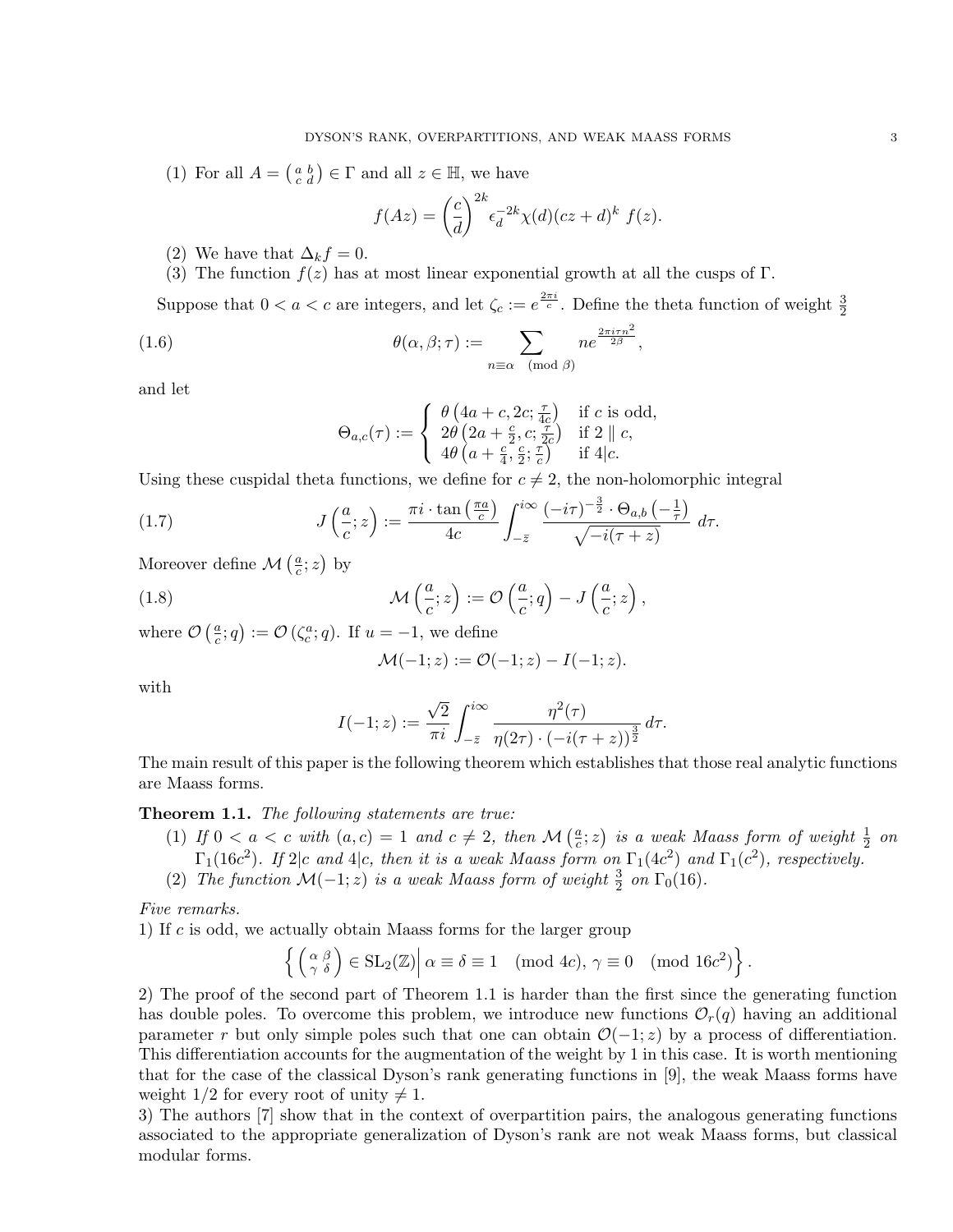4) We should stress that the analysis of the transformation behavior of  $\mathcal{O}(u; q)$  is much more involved than in the case of the Dyson's rank generating functions in [9]. One of the reasons is that the halfinteger weight modular form  $\frac{(-q)_{\infty}}{(q)_{\infty}}$  that shows up in (1.3) is not mapped to itself as in the case of the usual ranks. This prohibits "guessing" images under Möbius transformations as in [9]. There the first author and Ono started with part of images of the generating function that they were able to guess. Thus the idea of proof in [9] which builds on old results of Watson, cannot be employed here. Instead we have to determine explicitly the images under all Möbius transformations with different techniques.

In view of Theorem 1.1 one can obtain results on overpartitions by arguing as in work of Ono and the first author [5, 6, 8, 9, 10]. In this direction we exhibit congruences for  $\overline{N}(r, t; n)$ , the number of overpartitions of n whose rank is congruent to r (mod t), and provide a theoretical framework for proving identities for rank differences in arithmetic progressions. Other possible applications, which we do not address here, would be to asymptotics or inequalities for ranks, exact formulas or distribution questions. We first consider congruences satisfied by  $\overline{N}(r, t; n)$ . For ease of notation we restrict to the case that  $t$  is odd, the case  $t$  even can be considered similarly.

**Theorem 1.2.** Let t be a positive odd integer, and let  $\ell \nmid 6t$  be a prime. If j is a positive integer, then there are infinitely many non-nested arithmetic progressions  $An + B$  such that for every  $0 \le r < t$  we have

$$
\overline{N}(r, t; An + B) \equiv 0 \pmod{\ell^j}.
$$

**Theorem 1.3.** Suppose that  $\ell \geq 5$  is a prime,  $m, u, \beta \in \mathbb{N}$  with  $\left(\frac{-\beta}{\ell}\right) = -1$ . Then a positive proportion of primes  $p \equiv -1 \pmod{\ell}$  have the property that for every  $0 \le r \le \ell^m - 1$ 

$$
\overline{N}(r, \ell^m; p^3 n) \equiv 0 \pmod{\ell^u}
$$

for all  $n \equiv \beta \pmod{\ell}$  that are not divisible by p.

This directly implies.

**Corollary 1.4.** If  $\ell \geq 5$  is a prime,  $m, u \in \mathbb{N}$ , then there are infinitely many non-nested arithmetic progressions  $An + B$  such that

$$
\overline{N}(r, \ell^m; An + B) \equiv 0 \pmod{\ell^u}
$$

for all  $0 \le r \le \ell^m - 1$ .

Remark.

The congruences in Theorems 1.2 and 1.3 may be viewed as a combinatorial decomposition of the overpartition function congruence

(1.9) 
$$
\overline{p}(An+B) \equiv 0 \pmod{\ell^u}.
$$

That (1.9) holds for infinitely many non-nested arithmetic progressions  $An + B$  was first observed by Treneer [32].

We next put identities involving rank differences for overpartitions in the framework of weak Maass forms (see also [10]). For this define for a prime  $\ell$  and integers  $s_1$  and  $s_2$  the function

$$
R_{s_1, s_2}(d) := \sum_{n=0}^{\infty} \left( \overline{N}(s_1, \ell, \ell n + d) - \overline{N}(s_2, \ell, \ell n + d) \right) q^{\ell n + d}.
$$

We provide a framework that could be used to show an infinite family of identities (see also [10] for related results for usual ranks).

Theorem 1.5. If  $(\frac{d}{\ell})$  $\pi^d_{\ell}$ ) =  $-$ ( $\frac{-1}{\ell}$ ), then the function  $R_{s_1,s_2}(d)$  is a weakly holomorphic modular form on  $\Gamma_1$   $(16\ell^4)$ .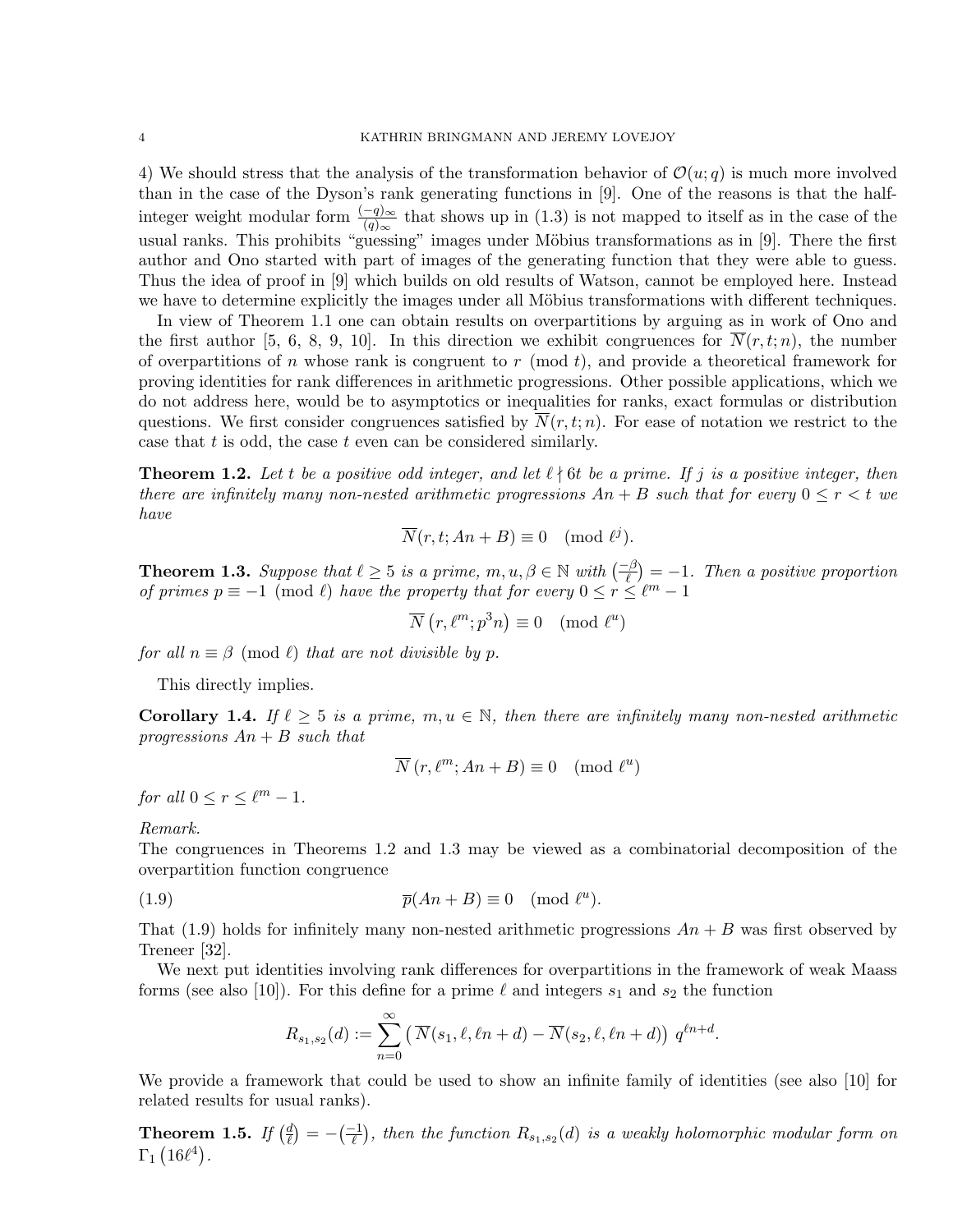Using Theorem 1.5, we could prove concrete identities using the valence formula. Since the computations are straightforward but lengthy (coming from the fact that  $\Gamma_1$  (16 $\ell^4$ ) has a lot of cusps), we chose not to prove individual identities. Instead we just list some identities, and their truth follows from work of the second author and Osburn [25].

The paper is organized as follows. In Section 2, we prove a transformation law for the rank generating functions in the case  $c \neq 2$ . In Section 3, we show the first part of Theorem 1.1. The main step is to recognize the Mordell type integrals occurring the transformation law of the rank generating functions as integrals of theta functions. In Section 4 we treat the case  $c = 2$  which is more complicated due to double poles of the generating function. In Sections 5 and 6 we show congruences for  $\overline{N}(r, t, n)$ . Section 7 is dedicated the proof of Theorem 1.5.

### **ACKNOWLEDGEMENTS**

The authors thank the referee for many helpful suggestions which improved the exposition of the paper.

# 2. A transformation law

Here we consider modularity properties for  $\mathcal{O}\left(\frac{a}{c}\right)$  $(\frac{a}{c}; q)$ . For this we need some notation. Let  $c > 2$ and  $k$  be positive integers. Let  $k$  be either 0 or 1 depending on whether  $k$  is even or odd. Moreover let  $k_1 := \frac{k}{(k,c)}, c_1 = \frac{c}{(c,s)}$  $\frac{c}{(c,k)}$ , and define the integer  $0 \leq l < c_1$  by the congruence  $l \equiv ak_1 \pmod{c_1}$ . If b  $\frac{b}{c} \in (0, 1)$ , then define the integers  $s(b, c)$  and  $t(b, c)$  (for  $\frac{b}{c} \neq \frac{1}{2}$ )  $(\frac{1}{2})$  by

$$
s(b,c) := \begin{cases} 0 & \text{if } 0 < \frac{b}{c} \le \frac{1}{4}, \\ 1 & \text{if } \frac{1}{4} < \frac{b}{c} \le \frac{3}{4}, \\ 2 & \text{if } \frac{3}{4} < \frac{b}{c} < 1, \end{cases} \qquad t(b,c) := \begin{cases} 1 & \text{if } 0 < \frac{b}{c} < \frac{1}{2}, \\ 3 & \text{if } \frac{1}{2} < \frac{b}{c} < 1. \end{cases}
$$

In particular let  $s := s(l, c_1)$  and  $t := t(l, c_1)$ . Let h' be defined by  $hh' \equiv -1 \pmod{k}$ . Moreover let  $\omega_{h,k}$  be given by

(2.1) 
$$
\omega_{h,k} := \exp\left(\pi i \sum_{\mu \pmod{k}} \left(\left(\frac{\mu}{k}\right)\right) \left(\left(\frac{h\mu}{k}\right)\right)\right),
$$

where

$$
((x)) := \begin{cases} x - \lfloor x \rfloor - \frac{1}{2} & \text{if } x \in \mathbb{R} \setminus \mathbb{Z}, \\ 0 & \text{if } x \in \mathbb{Z}. \end{cases}
$$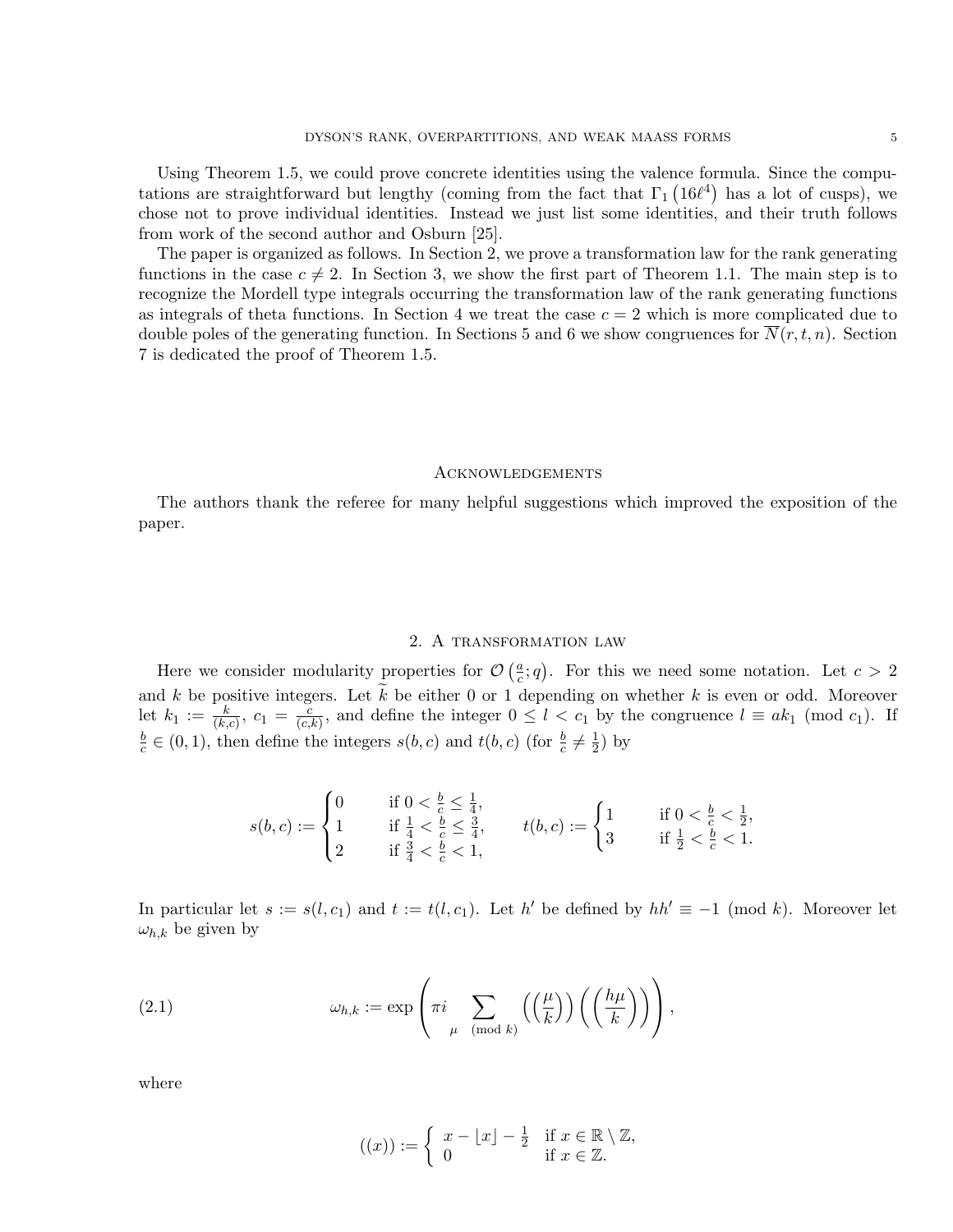Define for  $q = e^{2\pi i z}$  the following functions.

$$
\mathcal{U}\left(\frac{a}{c};q\right) := \mathcal{U}\left(\frac{a}{c};z\right) := \sin\left(\frac{\pi a}{c}\right) \frac{\eta\left(\frac{z}{2}\right)}{\eta^2(z)} \sum_{n\in\mathbb{Z}} \frac{(1+q^n) q^{n^2+\frac{n}{2}}}{1-2q^n \cos\left(\frac{2\pi a}{c}\right)+q^{2n}},
$$
\n
$$
\mathcal{U}(a,b,c;q) := \mathcal{U}(a,b,c;z) := \frac{\eta\left(\frac{z}{2}\right)}{\eta^2(z)} e^{\frac{\pi ia}{c}\left(\frac{4b}{c}-1-2s(b,c)\right)} q^{\frac{s(b,c)}{c}+\frac{b}{2c}-\frac{b^2}{c^2}} \sum_{m\in\mathbb{Z}} \frac{q^{\frac{m}{2}(2m+1)+ms(b,c)}}{1-e^{-\frac{2\pi ia}{c}}q^{m+\frac{b}{c}}},
$$
\n
$$
\mathcal{V}(a,b,c;q) := \mathcal{V}(a,b,c;z) := \frac{\eta\left(\frac{z}{2}\right)}{\eta^2(z)} e^{\frac{\pi ia}{c}\left(\frac{4b}{c}-1-2s(b,c)\right)} \cdot q^{\frac{s(b,c)b}{c}+\frac{b}{2c}-\frac{b^2}{c^2}} \sum_{m\in\mathbb{Z}} \frac{q^{\frac{m}{2}(2m+1)+ms(b,c)}}{1-e^{-\frac{2\pi ia}{c}} \cdot q^{m+\frac{b}{c}}},
$$
\n
$$
\mathcal{O}(a,b,c;q) := \mathcal{O}(a,b,c;z) := \frac{\eta(2z)}{\eta^2(z)} e^{\frac{\pi ia}{c}\left(\frac{4b}{c}-1-t(b,c)\right)} \cdot q^{\frac{t(b,c)b}{2c}+\frac{b}{2c}-\frac{b^2}{c^2}} \sum_{m\in\mathbb{Z}} (-1)^m \frac{q^{\frac{m}{2}(2m+1)+\frac{mt(b,c)}{2}}}{1-e^{-\frac{2\pi ia}{c}} \cdot q^{m+\frac{b}{c}}},
$$
\n
$$
\mathcal{V}\left(\frac{a}{c};q\right) := \mathcal{V}\left(\frac{a}{c};z\right) := \frac{\eta(2z)}{\eta^2(z)} q^{\frac{1}{4}} \sum_{m\in\mathbb{Z}} \frac{q^{m^2+m} \cdot \left(1+e^{-\frac{2\pi ia
$$

Moreover let

$$
H_{a,c}(x) := \frac{e^x}{1 - 2\cos\left(\frac{2\pi a}{c}\right)e^x + e^{2x}}
$$

Then

$$
H_{a,c}(-x) = H_{a,c}(x), H_{a,c}(x+2\pi i) = H_{a,c}(x).
$$

.

Moreover define for an integer  $\nu$  the Mordell type integral

$$
I_{a,c,k,\nu}(w) := \int_{\mathbb{R}} e^{-\frac{2\pi wx^2}{k}} H_{a,c} \left( \frac{2\pi i\nu}{k} - \frac{2\pi wx}{k} - \frac{\widetilde{k}\pi i}{2k} \right) dx.
$$

For  $k$  even we have to take the principal part of the integral. We are now ready to show the transformation law of  $\mathcal{O}\left(\frac{a}{c}\right)$  $\frac{a}{c}$ ; q).

**Theorem 2.1.** Assume the notation above. Moreover, let  $w \in \mathbb{C}$  with  $\text{Re}(w) > 0$ ,  $q := e^{\frac{2\pi i}{k}(h+iw)}$ , and  $q_1 := e^{\frac{2\pi i}{k} (h' + \frac{i}{w})}.$ 

(1) If  $c|k$  and k is even, then we have

$$
\mathcal{O}\left(\frac{a}{c};q\right) = (-1)^{k_1} i \cdot e^{-\frac{2\pi i a^2 h' k_1}{c}} \cdot \tan\left(\frac{\pi a}{c}\right) \cdot \cot\left(\frac{\pi a h'}{c}\right) \frac{\omega_{h,k}^2}{\omega_{h,k/2}} w^{-\frac{1}{2}} \cdot \mathcal{O}\left(\frac{ah'}{c};q_1\right) + \frac{4 \cdot \sin^2\left(\frac{\pi a}{c}\right) \cdot \omega_{h,k}^2}{\omega_{h,k/2} \cdot k} \cdot w^{\frac{1}{2}} \sum_{\nu \pmod{k}} (-1)^{\nu} e^{-\frac{2\pi i h' \nu^2}{k}} \cdot I_{a,c,k,\nu}(w).
$$

(2) If  $c|k$  and k is odd, then we have

$$
\mathcal{O}\left(\frac{a}{c};q\right) = \sqrt{2}i \cdot e^{\frac{\pi i h'}{8k} - \frac{2\pi i a^2 h' k_1}{c}} \tan\left(\frac{\pi a}{c}\right) \frac{\omega_{h,k}^2}{\omega_{2h,k}} \cdot w^{-\frac{1}{2}} \cdot \mathcal{U}\left(\frac{ah'}{c};q_1\right) + \frac{4\sqrt{2}\cdot\sin^2\left(\frac{\pi a}{c}\right)\cdot\omega_{h,k}^2}{\omega_{2h,k}\cdot k} \cdot w^{\frac{1}{2}} \sum_{\nu \pmod{k}} e^{-\frac{\pi i h'}{k}(2\nu^2 - \nu)} \cdot I_{a,c,k,\nu}(w).
$$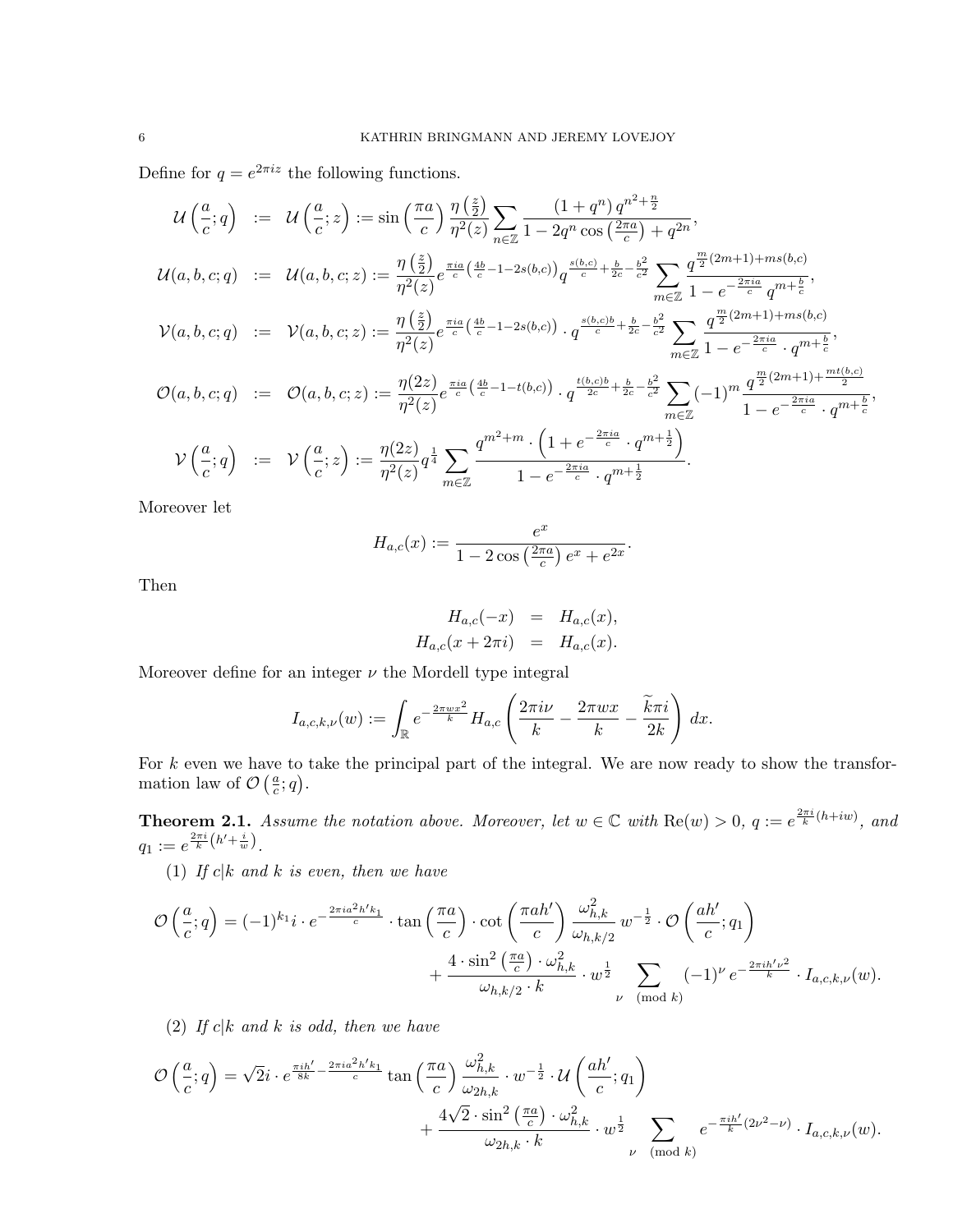(3) If  $c \nmid k$ ,  $2|k$ , and  $c_1 \neq 2$ , then we have

$$
\mathcal{O}\left(\frac{a}{c};q\right) = -2e^{-\frac{2\pi i a^2 h' k_1}{c_1 c}} \tan\left(\frac{\pi a}{c}\right) \frac{\omega_{h,k}^2}{\omega_{h,k/2}} w^{-\frac{1}{2}} \cdot (-1)^{c_1(l+k_1)} \mathcal{O}\left(ah',\frac{lc}{c_1},c;q_1\right) + \frac{4\sin^2\left(\frac{\pi a}{c}\right) \cdot \omega_{h,k}^2}{\omega_{h,k/2} \cdot k} \cdot w^{\frac{1}{2}} \sum_{\nu \pmod{k}} (-1)^{\nu} e^{-\frac{2\pi i h' \nu^2}{k}} \cdot I_{a,c,k,\nu}(w).
$$

(4) If  $c \nmid k$ ,  $2|k$ , and  $c_1 = 2$ , then we have

$$
\mathcal{O}\left(\frac{a}{c};q\right) = -e^{-\frac{\pi ia^2 h' k_1}{c}} \cdot \tan\left(\frac{\pi a}{c}\right) \frac{\omega_{h,k}^2}{\omega_{h,k/2}} \cdot w^{-\frac{1}{2}} \cdot \mathcal{V}\left(\frac{ah'}{c};q_1\right) + \frac{4\sin^2\left(\frac{\pi a}{c}\right) \cdot \omega_{h,k}^2}{\omega_{h,k/2} \cdot k} \cdot w^{\frac{1}{2}} \sum_{\nu \pmod{k}} (-1)^{\nu} e^{-\frac{2\pi i h' \nu^2}{k}} \cdot I_{a,c,k,\nu}(w).
$$

(5) If  $c \nmid k$ ,  $2 \nmid k$ , and  $c_1 \neq 4$ , then we have

$$
\mathcal{O}\left(\frac{a}{c};q\right) = -\sqrt{2}e^{\frac{\pi i h'}{8k} - \frac{2\pi i h' a^2 k_1}{cc_1}} \cdot \tan\left(\frac{\pi a}{c}\right) \frac{\omega_{h,k}^2}{\omega_{2h,k}} w^{-\frac{1}{2}} \cdot \mathcal{U}\left(ah',\frac{lc}{c_1},c;q_1\right) + \frac{4\sqrt{2}\cdot\sin^2\left(\frac{\pi a}{c}\right)\cdot\omega_{h,k}^2}{\omega_{2h,k}\cdot k} \cdot w^{\frac{1}{2}} \sum_{\nu \pmod{k}} e^{-\frac{\pi i h'}{k}(2\nu^2 - \nu)} \cdot I_{a,c,k,\nu}(w).
$$

(6) If 
$$
c \nmid k, 2 \nmid k
$$
, and  $c_1 = 4$ , then we have

$$
\mathcal{O}\left(\frac{a}{c};q\right) = -e^{\frac{\pi i h'}{8k} - \frac{2\pi i h' a^2 k_1}{cc_1}} \cdot \tan\left(\frac{\pi a}{c}\right) \frac{\omega_{h,k}^2}{\sqrt{2} \cdot \omega_{2h,k}} \cdot w^{-\frac{1}{2}} \cdot \mathcal{V}\left(ah',\frac{lc}{c_1},c;q_1\right) + \frac{4\sqrt{2} \cdot \sin^2\left(\frac{\pi a}{c}\right) \cdot \omega_{h,k}^2}{\omega_{2h,k} \cdot k} \cdot w^{\frac{1}{2}} \sum_{\nu \pmod{k}} e^{-\frac{\pi i h'}{k}(2\nu^2 - \nu)} \cdot I_{a,c,k,\nu}(w).
$$

Corollary 2.2. Assume that  $z \in \mathbb{H}$ ,  $0 < a < c$  with  $c \neq 2$ .  $(1)$  If  $\epsilon$   $(1 + t)$ 

(1) If 
$$
c \neq 4
$$
, then we have  
\n
$$
\mathcal{O}\left(\frac{a}{c}; -\frac{1}{z}\right) = -\sqrt{2} \tan\left(\frac{\pi a}{c}\right) \cdot (-iz)^{\frac{1}{2}} \cdot \mathcal{U}(0, a, c; z) + 4\sqrt{2} \cdot \sin^{2}\left(\frac{\pi a}{c}\right) \cdot (-iz)^{-\frac{1}{2}} \cdot I_{a, c, 1, 0}\left(\frac{i}{z}\right).
$$
\n(2) If  $c = 4$ , then we have  
\n
$$
\mathcal{O}\left(\frac{a}{c}; -\frac{1}{z}\right) = -\frac{\tan\left(\frac{\pi a}{c}\right)}{\sqrt{2}} \cdot (-iz)^{\frac{1}{2}} \cdot \mathcal{V}(0, a, c; z) + 4\sqrt{2} \cdot \sin^{2}\left(\frac{\pi a}{c}\right) \cdot (-iz)^{-\frac{1}{2}} \cdot I_{a, c, 1, 0}\left(\frac{i}{z}\right).
$$

**Corollary 2.3.** Assume that  $\begin{pmatrix} \alpha & \beta \\ \gamma & \delta \end{pmatrix} \in \Gamma_0(c)$  with c odd,  $z \in \mathbb{H}$ , and let  $\gamma_1 := \frac{\gamma}{(c, \gamma)}$  $\frac{\gamma}{(c,\gamma)}$  .

(1) If  $2|\gamma$ , then the holomorphic part of  $\mathcal{O}\left(\frac{a}{c}\right)$  $\frac{a}{c}; \frac{\alpha z + \beta}{\gamma z + \delta}$  $\frac{\alpha z+\beta}{\gamma z+\delta}\Big)$  is given by

$$
-i \cdot e^{\frac{2\pi i a^2 \delta \gamma_1}{c}} \cdot \tan\left(\frac{\pi a}{c}\right) \cdot \cot\left(\frac{\pi a \delta}{c}\right) \frac{\omega_{\alpha,\gamma}^2}{\omega_{\alpha,\gamma/2}} \left(-i(\gamma z + \delta)\right)^{\frac{1}{2}} \cdot \mathcal{O}\left(\frac{a\delta}{c};z\right).
$$

(2) If  $\gamma$  is odd, then the holomorphic part of  $\mathcal{O}\left(\frac{a}{c}\right)$  $\frac{a}{c}; \frac{\alpha z+\beta}{\gamma z+\delta}$  $\frac{\alpha z+\beta}{\gamma z+\delta}$ ) is given by

$$
\sqrt{2}i \cdot e^{-\frac{\pi i \delta}{8\gamma} + \frac{2\pi i a^2 \delta \gamma_1}{c}} \tan\left(\frac{\pi a}{c}\right) \frac{\omega_{\alpha,\gamma}^2}{\omega_{2\alpha,\gamma}} \cdot \left(-i(\gamma z + \delta)\right)^{\frac{1}{2}} \cdot \mathcal{U}\left(-\frac{a\delta}{c};z\right).
$$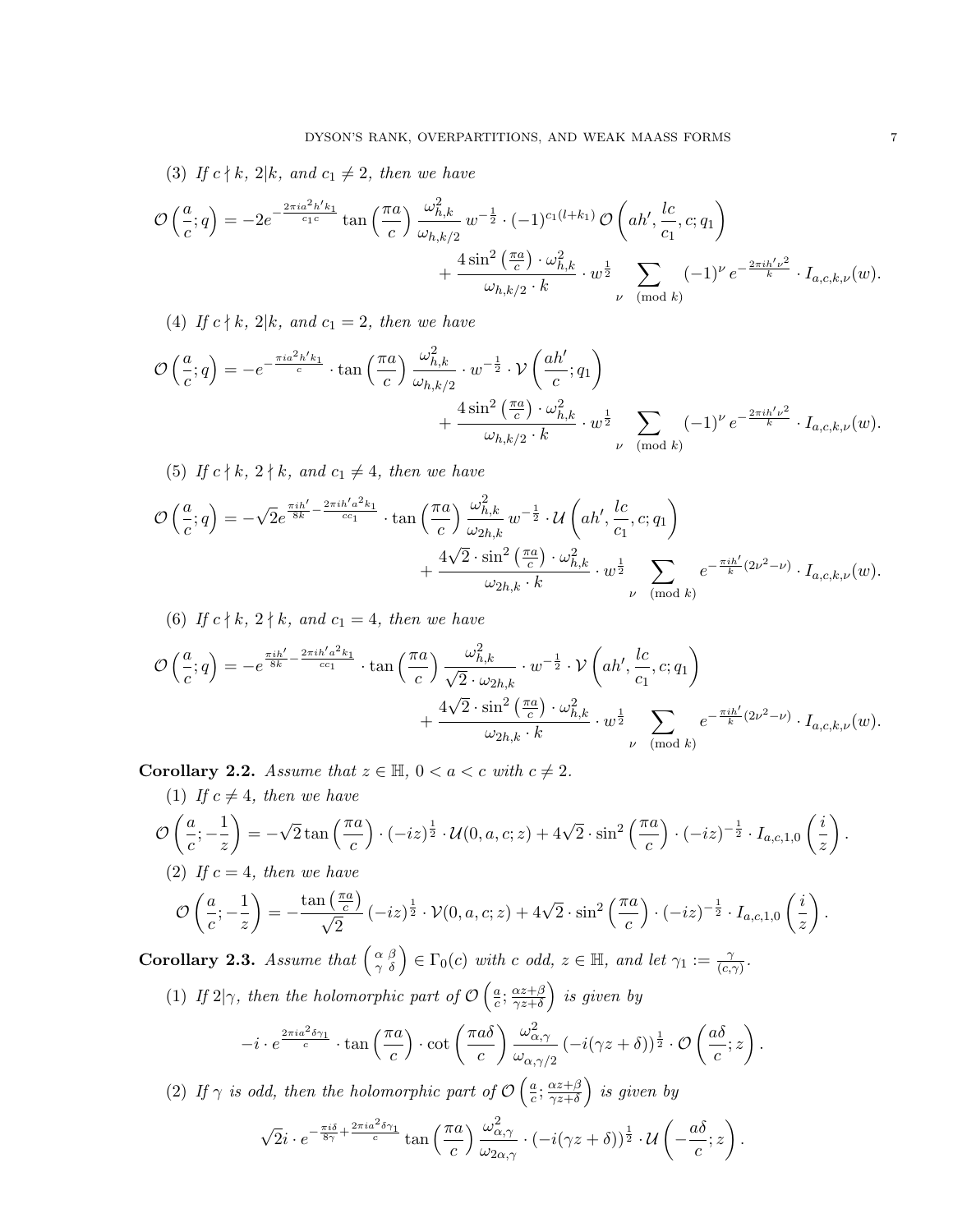*Proof of Theorem 2.1.* We proceed similarly as in [1, 5]. First we rewrite (1.3) as

(2.2) 
$$
\mathcal{O}\left(\frac{a}{c};q\right) = 4\sin^2\left(\frac{\pi a}{c}\right) \frac{\eta\left(\frac{2}{k}(h+iw)\right)}{\eta^2\left(\frac{1}{k}(h+iw)\right)} \sum_{n\in\mathbb{Z}} (-1)^n e^{\frac{2\pi i n^2(h+iw)}{k}} \cdot H_{a,c}\left(\frac{2\pi i n}{k}(h+iw)\right).
$$

Now let

(2.3) 
$$
\widetilde{\mathcal{O}}\left(\frac{a}{c};q\right) := \frac{\eta^2\left(\frac{1}{k}(h+iw)\right)}{4\sin^2\left(\frac{\pi a}{c}\right)\cdot\eta\left(\frac{2}{k}(h+iw)\right)} \cdot \mathcal{O}\left(\frac{a}{c};q\right).
$$

Writing  $n = km + \nu$  with  $0 \le \nu < k$ ,  $m \in \mathbb{Z}$  gives that  $\widetilde{\mathcal{O}}\left(\frac{a}{c}\right)$  $\frac{a}{c}$ ; *q*) equals

(2.4) 
$$
\sum_{\nu=0}^{k-1} (-1)^{\nu} e^{\frac{2\pi i h \nu^2}{k}} \sum_{m \in \mathbb{Z}} (-1)^{km} H_{a,c} \left( \frac{2\pi i h \nu}{k} - \frac{2\pi w}{k} (km + \nu) \right) \cdot e^{-\frac{2\pi w}{k} (km + \nu)^2}.
$$

Using Poisson summation and substituting  $x \mapsto kx + \nu$  gives that the inner sum equals

(2.5) 
$$
\frac{1}{k} \sum_{n \in \mathbb{Z}} \int_{\mathbb{R}} H_{a,c} \left( \frac{2\pi i h\nu}{k} - \frac{2\pi x w}{k} \right) \cdot e^{\frac{\pi i}{k} (2n + \widetilde{k})(x - \nu) - \frac{2\pi w x^2}{k}} dx.
$$

Strictly speaking for  $c|k$  there may lie a pole at  $x = 0$ . In this case we take the principal part of the integral. Inserting (2.5) into (2.4) we see that the summation only depends on  $\nu$  (mod k). Moreover, by changing  $\nu$  into  $-\nu$ , x into  $-x$ , and n into  $-(n+k)$ , we see that the part of the sum over n with  $n \le -1$  equals the part of the sum with  $n \ge 0$ . Thus (2.4) equals

$$
(2.6) \qquad \frac{2}{k} \sum_{\nu \pmod{k}} (-1)^{\nu} e^{\frac{2\pi i h \nu^{2}}{k}} \sum_{n \in \mathbb{N}} \int_{\mathbb{R}} H_{a,c} \left( \frac{2\pi i h \nu}{k} - \frac{2\pi x w}{k} \right) \cdot e^{\frac{\pi i}{k} (2n + \widetilde{k})(x - \nu) - \frac{2\pi w x^{2}}{k}} dx.
$$

Next we introduce the function

$$
S_{a,c,k}(x) := \frac{\sinh(c_1x)}{\sinh\left(\frac{x}{k} + \frac{\pi ia}{c}\right) \cdot \sinh\left(\frac{x}{k} - \frac{\pi ia}{c}\right)}
$$

which is entire as a function of x. Here we need that  $c \neq 2$ . We rewrite the integrand in (2.6) as

$$
\frac{(-1)^{hc_1\nu}e^{\frac{\pi i(2n+\widetilde{k})(x-\nu)}{k}-\frac{2\pi wx^2}{k}}\cdot S_{a,c,k}(\pi xw-\pi ih\nu)}{4\sinh(\pi c_1xw)}.
$$

From this we see that the only poles can lie in the points

$$
x_m := \frac{im}{c_1 w} \qquad (m \in \mathbb{Z}).
$$

If c|k, then  $c_1 = 1$ ; thus poles can only lie in points of the form  $x_m = \frac{im}{w}$  $\frac{m}{w}$ . One can easily compute that each choice  $\pm$  leads at most for one  $\nu \pmod{k}$  to a non-zero residue, and that this  $\nu$  can be chosen as

$$
\nu_m^{\pm} := -h'(m \mp ak_1).
$$

If  $c \nmid k$ , then we can only have a nontrivial residue if  $m \equiv \pm ak_1 \pmod{c_1}$ . We write  $c_1m \pm l$  instead of m with  $m \geq \frac{1}{2}$  $\frac{1}{2}(1 \mp 1)$ . We see that to each choice + or - there corresponds exactly one  $\nu$  (mod k) and we can choose  $\nu$  as

$$
\nu_m^{\pm} := -h' \left( m \pm \frac{1}{c_1} (l - ak_1) \right).
$$

Now shift the path of integration through the points

$$
\omega_n := \frac{\left(2n + \widetilde{k}\right)i}{4w}.
$$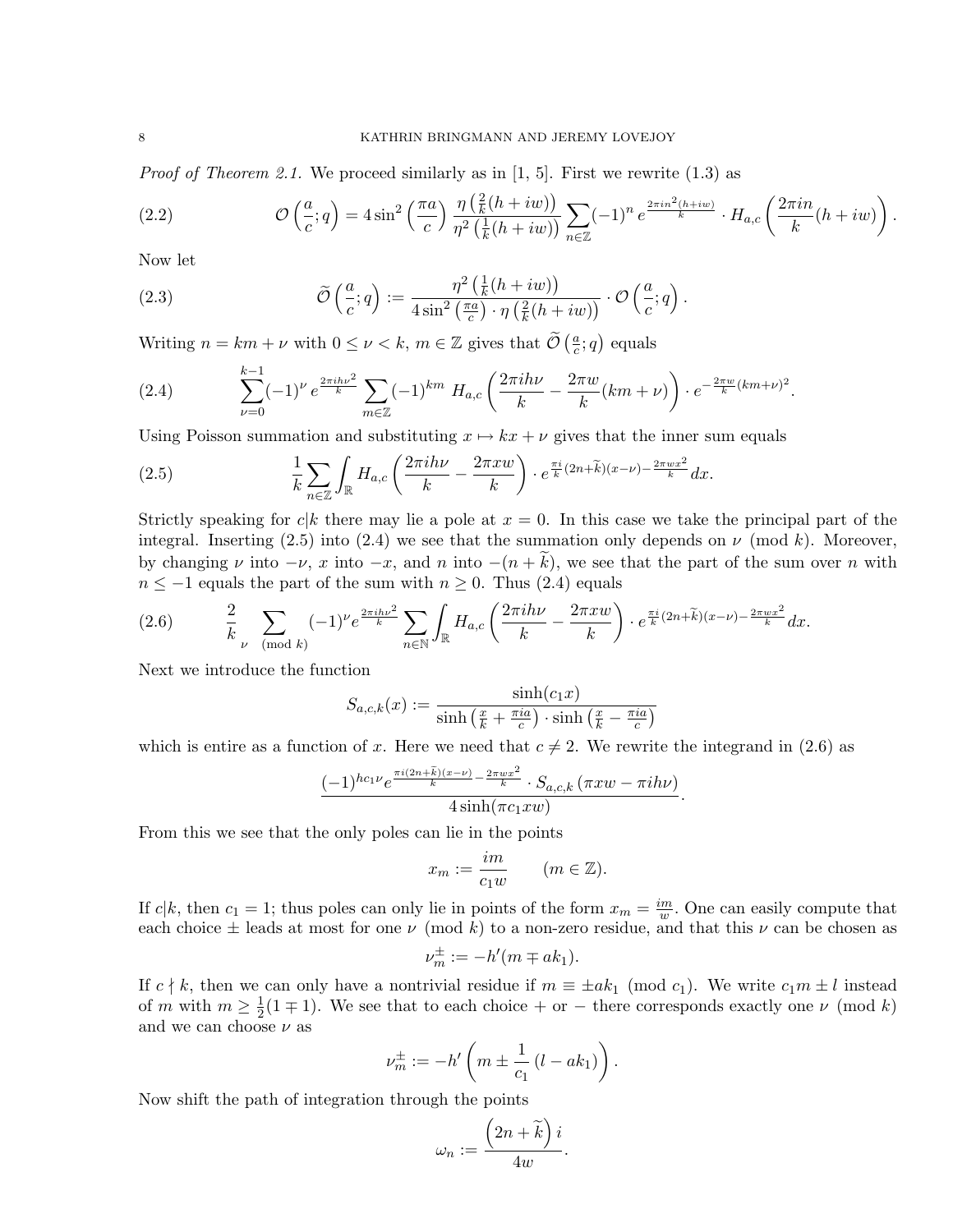Which points  $x_m$  ( $m \geq 0$ ) we have to take into account when we use the Residue Theorem depends on whether  $c|k$  or not and on whether k is even or odd. The cases that  $c_1 = 2, 4$  require special care.

- If  $c|k$  and k is even, then we have to take those  $x_m$  into account for which  $2m \leq n$ . The poles on the path of integration are  $x_0$  and  $\omega_n$ .
- If  $c|k$  and k is odd, then we have to take those  $x_m$  into account for which  $2m \leq n$ . The point  $x_0$  is the only pole on the path of integration.
- If  $c \nmid k$ , k is even, and  $c_1 \neq 2$ , then there is no pole on the path of integration. Moreover in this case we have to take those  $x_m$  into account for which  $n \geq 2m + \frac{1}{2}$  $rac{1}{2}(1 \pm t).$
- If  $c \nmid k$ , k is even, and  $c_1 = 2$ , then the only pole on the path of integartion lies in  $\omega_n$ . We have to take those  $x_m$  into account for which  $n \geq 2m \pm 1$ .
- If  $c \nmid k$ , k is odd, and  $c_1 \neq 4$ , then there is no pole on the path of integration. Moreover we have to take those  $x_m$  into account for which  $n \geq 2m \pm s$ .
- If  $c \nmid k$ , k is odd, and  $c_1 = 4$ , then there lies a pole in  $\omega_n$  and we have to take those  $x_m$  into account for which  $n \geq 2m \pm s + \frac{1}{2}$  $\frac{1}{2}(-1 \pm 1).$

In the following we denote the residues of the integrand by  $\lambda_{n,m}^{\pm}$ . It is not hard to compute

$$
\lambda_{n,m}^{\pm} = \pm \frac{ik}{4\pi w \sin\left(\frac{2\pi a}{c}\right)} e^{\frac{\pi i}{k}(2n+\widetilde{k})\left(x_m - \nu_m^{\pm}\right) - \frac{2\pi w x_m^2}{k}}.
$$

¿From this one directly sees that

$$
\lambda_{n+1,m}^{\pm} = \exp\left(\frac{2\pi i}{k} \left(x_m - \nu_m^{\pm}\right)\right) \cdot \lambda_{n,m}^{\pm}.
$$

Shifting the path of integration through  $\omega_n$ , we obtain by the Residue Theorem

$$
\widetilde{O}\left(\frac{a}{c};q\right) = \sum_{1} + \sum_{2},
$$

where

$$
\sum_{2} := \frac{2}{k} \sum_{\nu \pmod{k}} (-1)^{\nu} e^{\frac{2\pi i h \nu^{2}}{k}} \sum_{n \in \mathbb{N}} \int_{-\infty + \omega_{n}}^{\infty + \omega_{n}} H_{a,c} \left( \frac{2\pi i h \nu}{k} - \frac{2\pi x w}{k} \right) \cdot e^{\frac{\pi i (2n + \tilde{k})(x - \nu)}{k} - \frac{2\pi x^{2} w}{k}} dx.
$$

For the definition of  $\sum_1$  we have to distinguish several cases. We set  $r_0 := \frac{1}{2}$  and  $r_m := 1$  for  $m \in \mathbb{N}$ . If  $c|k$  and k is even, then

$$
\sum_{1} := \frac{4\pi i}{k} \sum_{\substack{m \geq 0 \\ \epsilon \in \{\pm\}}} r_m (-1)^{\nu_m^{\epsilon}} e^{\frac{2\pi i h (\nu_m^{\epsilon})^2}{k}} \left( \frac{\lambda_{2m+1,m}^{\epsilon}}{1 - \exp\left(\frac{2\pi i}{k} (x_m - \nu_m^{\epsilon})\right)} + \frac{1}{2} \lambda_{2m,m}^{\epsilon} \right)
$$

An easy calculation shows that this equals

$$
(2.7) \qquad (-1)^{k_1} i e^{-\frac{2\pi i h' a^2 k_1}{c}} \frac{\sin\left(\frac{2\pi h' a}{c}\right)}{w \cdot \sin\left(\frac{2\pi a}{c}\right)} \sum_{n \in \mathbb{Z}} \frac{(-1)^n q_1^{n^2 + n}}{1 - 2q_1^n \cos\left(\frac{2\pi a h'}{c}\right) + q_1^{2n}}.
$$

If  $c|k$  and  $2 \nmid k$ , then

(2.8) 
$$
\sum_{1} := \frac{4\pi i}{k} \sum_{\substack{m \geq 0 \\ \epsilon \in \{\pm\}}} r_m (-1)^{\nu_m^{\epsilon}} e^{\frac{2\pi i h (\nu_m^{\epsilon})^2}{k}} \frac{\lambda_{2m,m}^{\epsilon}}{1 - \exp\left(\frac{2\pi i}{k} (x_m - \nu_m^{\epsilon})\right)}.
$$

We assume without loss of generality that  $h'$  is even. Then we can show that  $(2.8)$  equals

(2.9) 
$$
\frac{i \sin\left(\frac{\pi h'a}{c}\right)}{w \cdot \sin\left(\frac{2\pi a}{c}\right)} e^{-\frac{2\pi i h'a^2 k_1}{c}} \sum_{n \in \mathbb{Z}} \frac{\left(1 + q_1^n\right) q_1^{n^2 + \frac{n}{2}}}{1 - 2q_1^n \cos\left(\frac{2\pi a h'}{c}\right) + q_1^{2n}}.
$$

.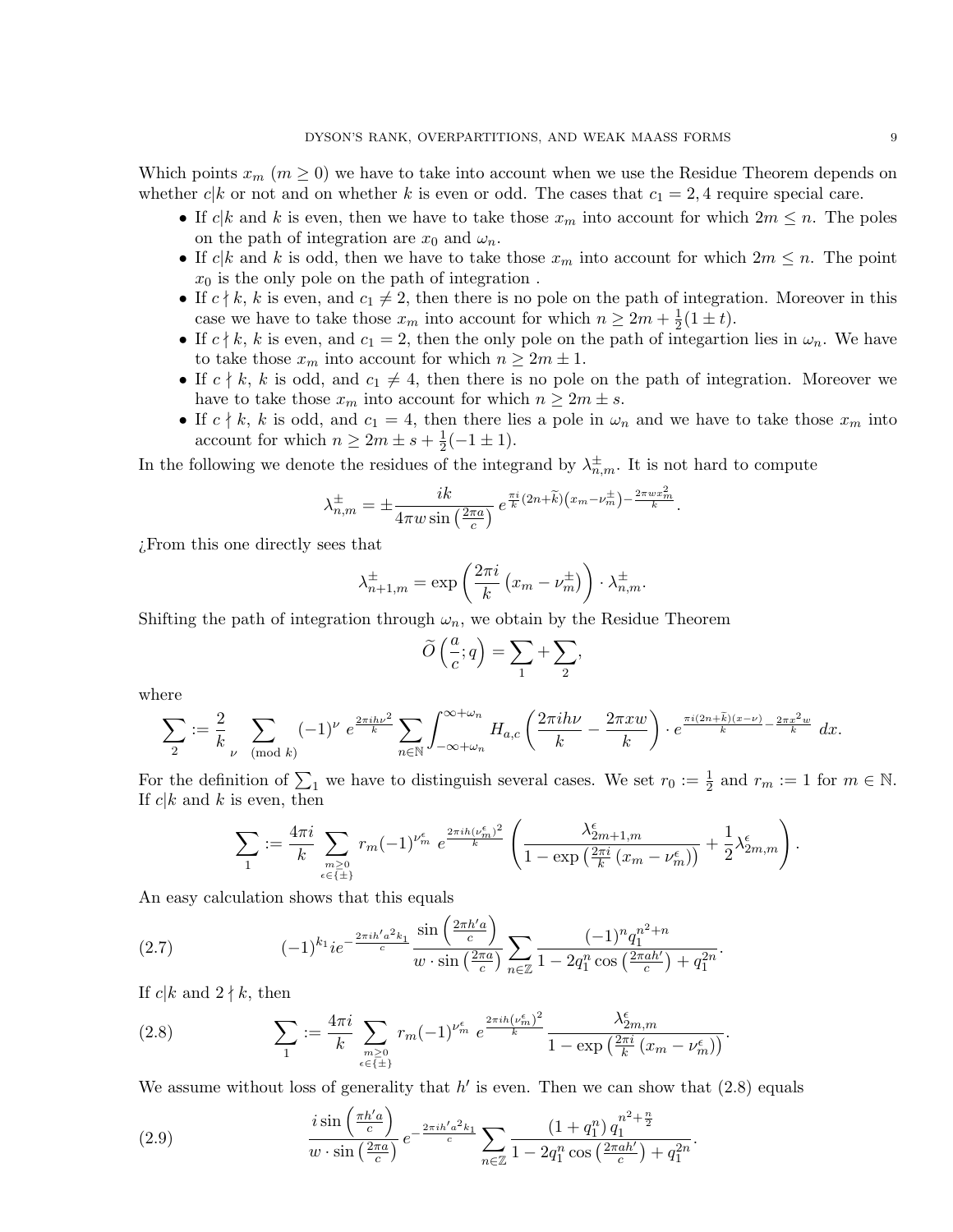If  $c \nmid k$ , 2|k, and  $c_1 \neq 2$ , then

$$
\sum_1 := \frac{4\pi i}{k} \sum_{\substack{m \geq 0 \\ \epsilon \in \{\pm\}}} (-1)^{\nu_m^{\epsilon}} e^{\frac{2\pi i h(\nu_m^{\epsilon})^2}{k}} \frac{\lambda_{2m+\frac{1}{2}(1\pm t),m}^{\epsilon}}{1 - \exp\left(\frac{2\pi i}{k} \left(x_m - \nu_m^{\epsilon}\right)\right)}.
$$

It can be calculated that this equals

$$
-\frac{1}{w\sin\left(\frac{2\pi a}{c}\right)}\frac{\frac{tl}{2c_1}-\frac{l^2}{c_1^2}+\frac{l}{2c_1}}{q_1}\cdot e^{\frac{\pi i h'a}{c}\left(\frac{4l}{c_1}-\frac{2ak_1}{c_1}-t-1\right)}(-1)^{c_1(l+k_1)}\sum_{m\in\mathbb{Z}}(-1)^m\frac{q_1^{\frac{m}{2}(2m+1)+\frac{mt}{2}}}{1-e^{-\frac{2\pi i a h'}{c}}\cdot q_1^{\frac{m}{2}+\frac{l}{c_1}}}.
$$

If  $c \nmid k$ , 2|k, and  $c_1 = 2$ , then

$$
\sum_{1} := \frac{4\pi i}{k} \left( \sum_{m\geq 0} (-1)^{\nu_m^+} e^{\frac{2\pi i h (\nu_m^+)^2}{k}} \left( \frac{\lambda_{2m+2,m}^+}{1 - \exp\left(\frac{2\pi i}{k} (x_m - \nu_m^+) \right)} + \frac{1}{2} \lambda_{2m+1,m}^+ \right) + \sum_{m\geq 1} (-1)^{\nu_m^-} e^{\frac{2\pi i h (\nu_m^-)^2}{k}} \left( \frac{\lambda_{2m,m}^-}{1 - \exp\left(\frac{2\pi i}{k} (x_m - \nu_m^+) \right)} + \frac{1}{2} \lambda_{2m-1,m}^- \right) \right).
$$

One can show that this equals.

(2.10) 
$$
-\frac{q_1^{\frac{1}{4}}}{2w\sin\left(\frac{2\pi a}{c}\right)}e^{-\frac{\pi i a^2 h' k_1}{c}}\sum_{m\in\mathbb{Z}}\frac{q_1^{m^2+m}\left(1+e^{-\frac{2\pi i h'a}{c}}q_1^{m+\frac{1}{2}}\right)}{1-e^{-\frac{2\pi i a h'}{c}}\cdot q_1^{m+\frac{1}{2}}}.
$$

If  $c \nmid k, \, k$  is odd, and  $c_1 \neq 4,$  then

$$
\sum_{1} := \frac{4\pi i}{k} \left( \sum_{m \ge 0} (-1)^{\nu_m^+} e^{\frac{2\pi i h (\nu_m^+)^2}{k}} \frac{\lambda_{2m+s,m}^+}{1 - \exp\left(\frac{2\pi i}{k} (x_m - \nu_m^+) \right)} + \sum_{m \ge 1} (-1)^{\nu_m^-} e^{\frac{2\pi i h (\nu_m^-)^2}{k}} \frac{\lambda_{2m-s,m}^-}{1 - \exp\left(\frac{2\pi i}{k} (x_m - \nu_m^-) \right)} \right).
$$

Without loss of generality we may assume that  $h'$  is even. With this assumption we can compute that  $\sum_1$  equals

$$
-\frac{1}{w\sin\left(\frac{2\pi a}{c}\right)}\frac{\frac{sl}{c_1}-\frac{l^2}{c_1^2}+\frac{l}{2c_1}}{q_1}\cdot e^{\frac{\pi i h'a}{c}\left(\frac{4l}{c_1}-\frac{2ak_1}{c_1}-2s-1\right)}\sum_{m\in\mathbb{Z}}\frac{q_1^{\frac{m}{2}(2m+1)+ms}}{1-e^{-\frac{2\pi i a h'}{c}}\cdot q_1^{\frac{m}{2}+1}}.
$$

If  $c \nmid k$ , k is odd, and  $c_1 = 4$ , then

$$
\sum_{1} := \frac{4\pi i}{k} \left( \sum_{m=0}^{\infty} (-1)^{\nu_m^+} e^{\frac{2\pi i h (\nu_m^+)^2}{k}} \left( \frac{\lambda_{2m+s+1,m}^+}{1 - \exp\left(\frac{2\pi i}{k} (x_m - \nu_m^+) \right)} + \frac{1}{2} \lambda_{2m+s,m} \right) + \sum_{m=1}^{\infty} (-1)^{\nu_m^-} e^{\frac{2\pi i h (\nu_m^-)^2}{k}} \left( \frac{\lambda_{2m-s,m}^-}{1 - \exp\left(\frac{2\pi i}{k} (x_m - \nu_m^-)\right)} + \frac{1}{2} \lambda_{2m-s-1,m} \right) \right).
$$

One can show that this equals

$$
(2.11) \qquad -\frac{1}{2w\sin\left(\frac{2\pi a}{c}\right)}q_1^{\frac{sl}{c_1}-\frac{l^2}{c_1^2}+\frac{l}{2c_1}}e^{\frac{\pi i h'a}{c}\left(\frac{4l}{c_1}-\frac{ak_1}{2c_1}-2s\right)}\sum_{m\in\mathbb{Z}}\frac{q_1^{\frac{m}{2}(2m+1)+ms}\left(1+e^{-\frac{2\pi iah'}{c}}q_1^{m+\frac{l}{c_1}}\right)}{1-e^{-\frac{2\pi iah'}{c}}\cdot q_1^{m+\frac{l}{c_1}}}.
$$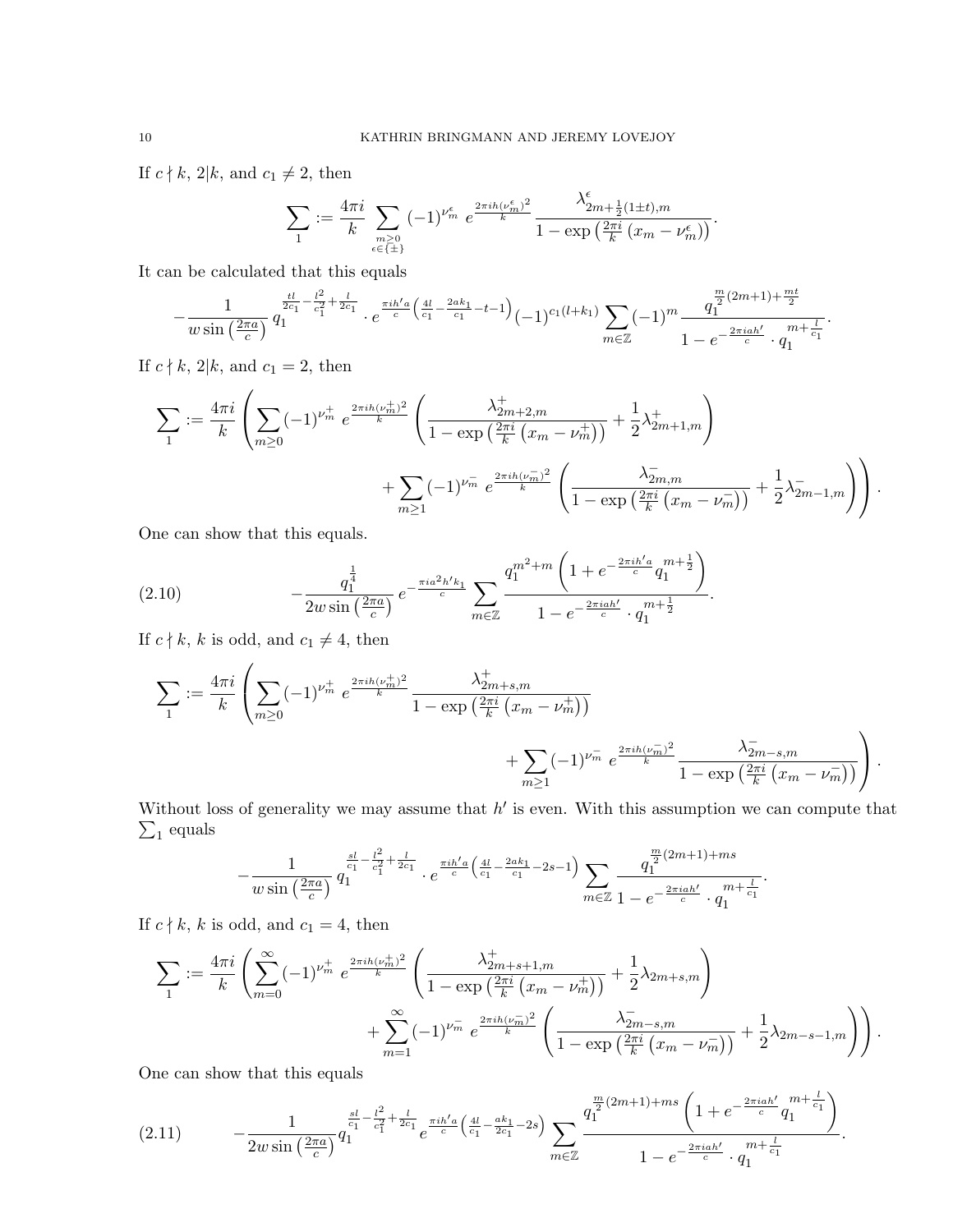We next turn to the computation of  $\sum_2$ . If there is a pole in  $\omega_n$  we take the principal part of the integral. With the same argument as before we can change the sum over  $\mathbb N$  into a sum over  $\mathbb Z$ . Moreover we make the translation  $x \mapsto x + \omega_n$  and write  $n = 2p + \delta$  with  $p \in \mathbb{Z}$  and  $\delta \in \{0, -1\}$ . This gives

$$
\sum_{2} = \frac{1}{k} \sum_{\nu \pmod{k}} (-1)^{\nu} e^{\frac{2\pi i h \nu^{2}}{k}} \sum_{\substack{p \in \mathbb{Z} \\ \delta \in \{0, -1\}}} e^{-\frac{\pi i}{k}(4p + 2\delta + \tilde{k})\nu - \frac{\pi}{8kw}(4p + 2\delta + \tilde{k})^{2}} \frac{\sum_{p \in \mathbb{Z}} (-1)^{\nu}}{\delta \left(4p + 2\delta + \tilde{k}\right)} \cdot e^{-\frac{2\pi w x^{2}}{k}} dx.
$$

Next we change  $\nu$  into  $-h'(\nu + p)$  and distinguish whether k is even or odd.

If  $k$  is even, then we have, since  $h'$  is odd,

$$
\sum_{2} = \frac{1}{k} \sum_{\substack{\nu \pmod{k} \\ \delta \in \{0, -1\}}} (-1)^{\nu} e^{\frac{\pi i h'}{2k} \left(-\delta^{2} + 4\nu(\delta - \nu)\right)} \sum_{p \in \mathbb{Z}} (-1)^{p} q_{1}^{\frac{(4p+2\delta)^{2}}{16}} \left(\frac{2\pi i \nu}{k} - \frac{2\pi wx}{k} - \frac{\pi i \delta}{k}\right) \cdot e^{-\frac{2\pi wx^{2}}{k}} dx.
$$

Now the integral is independent of p. Moreover the sum over p vanishes for  $\delta = -1$  since the pth and the  $(-p+1)$ th term cancel. For  $\delta = 0$  the sum over p equals

(2.12) 
$$
\sum_{p \in \mathbb{Z}} (-1)^p \cdot q_1^{p^2} = \frac{\eta^2 \left(\frac{1}{k} \left(h' + \frac{i}{w}\right)\right)}{\eta \left(\frac{2}{k} \left(h' + \frac{i}{w}\right)\right)}.
$$

Thus

(2.13) 
$$
\sum_{2} = \frac{\eta^{2} \left( \frac{1}{k} \left( h' + \frac{i}{w} \right) \right)}{k \cdot \eta \left( \frac{2}{k} \left( h' + \frac{i}{w} \right) \right)} \sum_{\nu \pmod{k}} (-1)^{\nu} e^{-\frac{2\pi i h' \nu^{2}}{k}} \cdot I_{a,c,k,\nu}(w).
$$

If k is odd, then we may without loss of generality assume that  $h'$  is even. In this case we obtain

$$
\sum_{2} = \frac{1}{k} e^{-\frac{\pi i h'}{8k}} \sum_{\substack{\nu \pmod{k} \\ \delta \in \{0, -1\}}} e^{\frac{\pi i h'}{k} \left(-2\nu^2 + \nu(2\delta + 1)\right)} \sum_{p \in \mathbb{Z}} q_1^{\frac{(4p+2\delta+1)^2}{16}}
$$

$$
\int_{-\infty}^{\infty} H_{a,c} \left(\frac{2\pi i \nu}{k} - \frac{2\pi w x}{k} - \frac{\pi i (2\delta + 1)}{2k}\right) \cdot e^{-\frac{2\pi w x^2}{k}} dx.
$$

Making the substitutions  $p \mapsto -p$ ,  $x \mapsto -x$ , and  $\nu \mapsto -\nu$ , one can easily see that the contribution for  $\delta = 0$  and for  $\delta = -1$  coincide. Moreover the sum over p equals

(2.14) 
$$
\sum_{p \in \mathbb{Z}} q_1^{\frac{(4p+1)^2}{16}} = \frac{\eta^2 \left(\frac{1}{k} \left(h' + \frac{i}{w}\right)\right)}{\eta \left(\frac{1}{2k} \left(h' + \frac{i}{w}\right)\right)}.
$$

Thus

(2.15) 
$$
\sum_{2} = \frac{2}{k} \cdot e^{-\frac{\pi i h'}{8k}} \frac{\eta^{2} \left(\frac{1}{k} \left(h' + \frac{i}{w}\right)\right)}{\eta \left(\frac{1}{2k} \left(h' + \frac{i}{w}\right)\right)} \sum_{\nu \pmod{k}} e^{\frac{\pi i h'}{k} \left(-2\nu^{2} + \nu\right)} \cdot I_{a,c,k,\nu}(w).
$$

To finish the proof of Theorem 2.1, we require the well-known transformation law of Dedekind's  $\eta$ function.

(2.16) 
$$
\eta\left(\frac{1}{k}(h+iw)\right) = e^{\frac{\pi i}{12k}(h-h')} \cdot \omega_{h,k}^{-1} \cdot w^{-\frac{1}{2}} \cdot \eta\left(\frac{1}{k}\left(h'+\frac{i}{w}\right)\right).
$$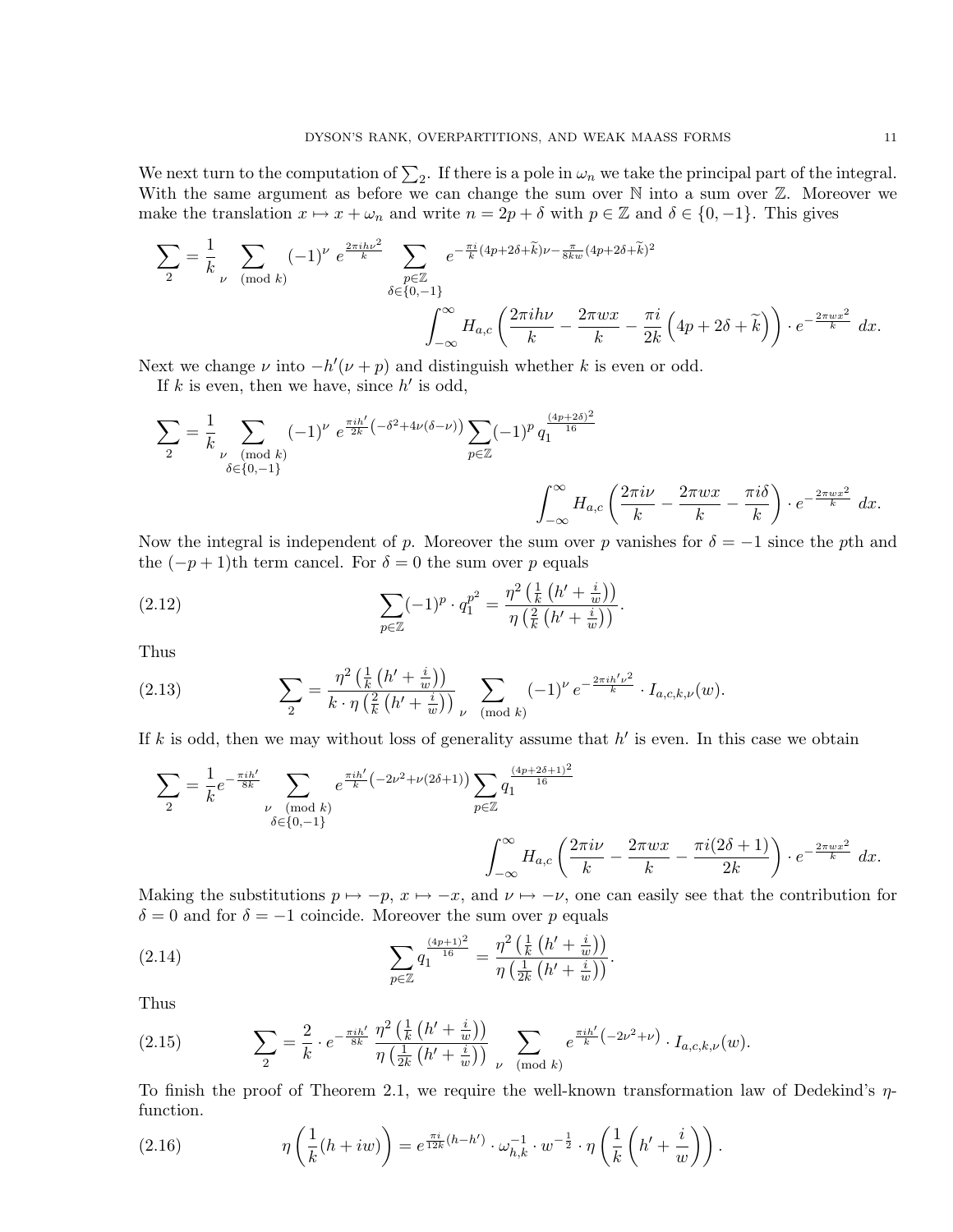This implies that for k even, we have

(2.17) 
$$
\eta\left(\frac{2}{k}(h+iw)\right) = e^{\frac{\pi i}{6k}(h-\widetilde{h})} \cdot \omega_{h,k/2}^{-1} \cdot w^{-\frac{1}{2}} \cdot \eta\left(\frac{2}{k}\left(\widetilde{h}+\frac{i}{w}\right)\right),
$$

where  $h\widetilde{h} \equiv -1 \pmod{k/2}$ . Moreover if k is odd, (2.16) implies that

(2.18) 
$$
\eta\left(\frac{2}{k}(h+iw)\right) = e^{\frac{\pi i}{12k}(2h-(2h)')}\cdot \omega_{2h,k}^{-1}\cdot (2w)^{-\frac{1}{2}}\cdot \eta\left(\frac{1}{k}\left((2h)' + \frac{i}{2w}\right)\right).
$$

Combining (2.7), (2.9), (2.10), (2.11), (2.13), (2.15), (2.16), (2.17), and (2.18) gives (after a lengthy but straightforward calculation) the theorem.

# 3. Construction of the weak Maass forms

In this section we prove the first part of Theorem 1.1. First we interpret the Mordell type integral occurring in Corollary 2.2 as an integral of theta functions. For this let

(3.1) 
$$
I_z := \frac{4\sqrt{2}\sin^2\left(\frac{\pi a}{c}\right)}{(-iz)} \int_{\mathbb{R}} e^{-\frac{2\pi i x^2}{z}} \cdot H_{a,c}\left(\frac{2\pi ix}{z} + \frac{\pi i}{2}\right) dx.
$$

Lemma 3.1. We have

$$
I_z = \frac{\pi \tan\left(\frac{\pi a}{c}\right)}{4c} \int_0^\infty \frac{\Theta_{a,c}(iu)}{\sqrt{-i(iu+z)}} du.
$$

*Proof.* We modify a proof of [9, 35]. By analytic continuation it is enough to show the claim for  $z = it$ with  $t > 0$ . Making the change of variables  $x \mapsto \frac{x}{t}$ , we find that

(3.2) 
$$
I_{it} = 4\sqrt{2}\sin^2\left(\frac{\pi a}{c}\right)\int_{\mathbb{R}} e^{-2\pi tx^2} \cdot H_{a,c}\left(2\pi x + \frac{\pi i}{2}\right) dx.
$$

We next rewrite  $H_{a,c}$   $\left(2\pi x+\frac{\pi i}{2}\right)$  $\frac{\pi i}{2}$ ) using the Mittag-Leffler theory of partial fraction decomposition. This easily gives that

.

(3.3) 
$$
H_{a,c}\left(2\pi x + \frac{\pi i}{2}\right) = \frac{i}{4\pi \sin\left(\frac{2\pi a}{c}\right)} \sum_{m \in \mathbb{Z}} \left(\frac{1}{x - i\left(m - \frac{a}{c} - \frac{1}{4}\right)} - \frac{1}{x - i\left(m + \frac{a}{c} - \frac{1}{4}\right)}\right)
$$

We plug (3.3) back into (3.2) and interchange summation and integration. For this we introduce the extra summands  $\frac{1}{i(m-\frac{a}{c}-\frac{1}{4})}$  and  $\frac{1}{i(m+\frac{a}{c}-\frac{1}{4})}$  which enforce absolute convergence and cancel when we integrate. This gives

$$
I_{it} = \frac{i \tan\left(\frac{\pi a}{c}\right)}{\sqrt{2}} \sum_{m \in \mathbb{Z}} \int_{\mathbb{R}} e^{-2\pi tx^2} \left(\frac{1}{x - i\left(m - \frac{a}{c} - \frac{1}{4}\right)} - \frac{1}{x - i\left(m + \frac{a}{c} - \frac{1}{4}\right)}\right) dx.
$$

Next use that for all  $s \in \mathbb{R} \setminus \{0\}$ , we have the identity

$$
\int_{-\infty}^{\infty} \frac{e^{-\pi tx^2}}{x - is} \, dx = \pi is \int_0^{\infty} \frac{e^{-\pi us^2}}{\sqrt{u + t}} \, du
$$

(this follows since both sides are solutions of  $\left(-\frac{\partial}{\partial t} + \pi s^2\right) f(t) = \frac{\pi i s}{\sqrt{t}} f(t)$  and have the same limit 0 as  $t \mapsto \infty$  and hence are equal). Again interchanging summation and integration and making the change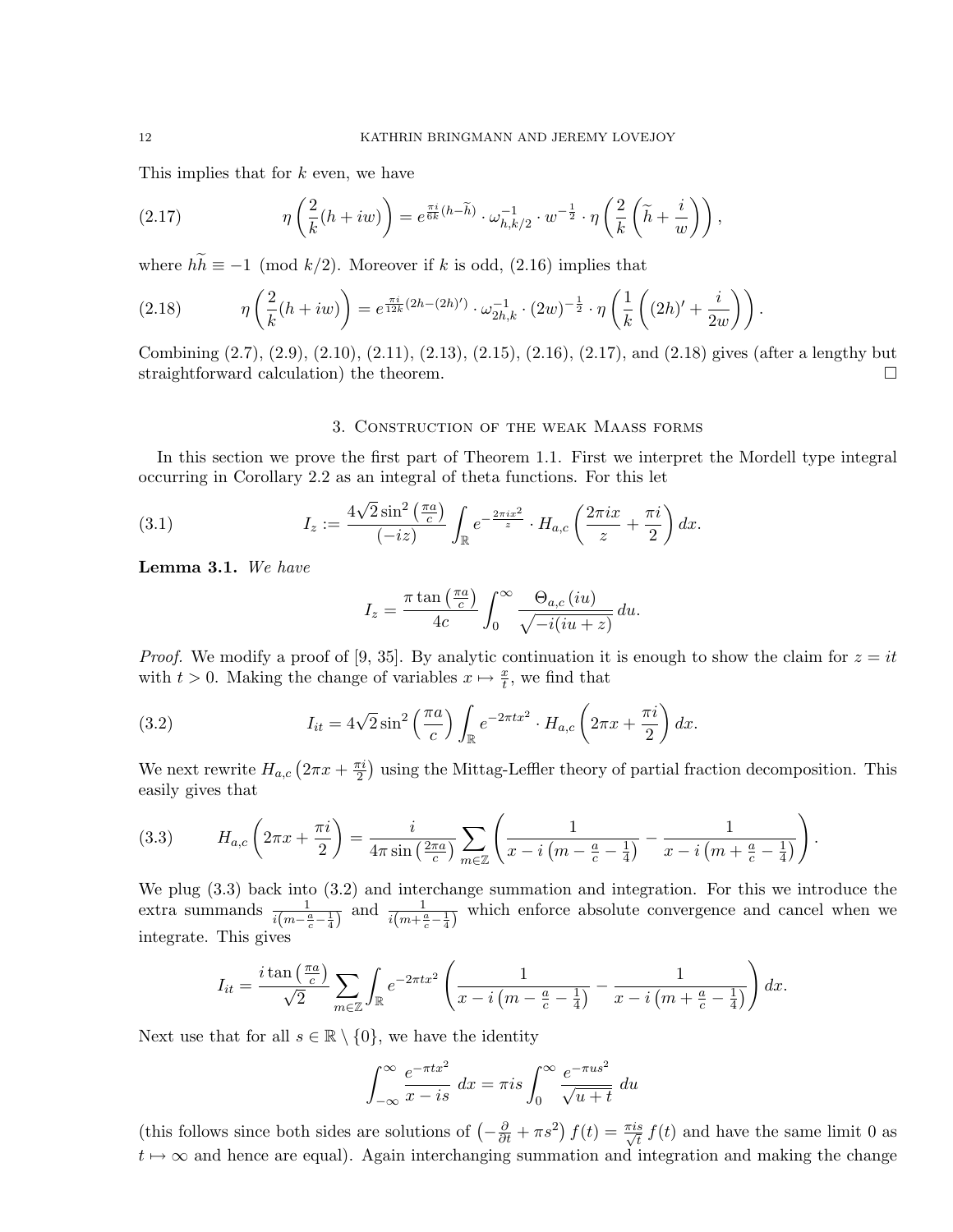of variables  $u \mapsto \frac{u}{2}$  gives

$$
I_{it} = -\pi \tan\left(\frac{\pi a}{c}\right) \int_0^\infty \frac{1}{\sqrt{u+t}}
$$

$$
\sum_{m \in \mathbb{Z}} \left( \left(m - \frac{a}{c} - \frac{1}{4}\right) \cdot e^{-2\pi u \left(m - \frac{a}{c} - \frac{1}{4}\right)^2} - \left(m + \frac{a}{c} - \frac{1}{4}\right) \cdot e^{-2\pi u \left(m + \frac{a}{c} - \frac{1}{4}\right)^2} \right) du.
$$

From this the claim can be easily deduced.

**Lemma 3.2.** For  $z \in \mathbb{H}$ , we have

$$
J\left(\frac{a}{c}; z+1\right) = J\left(\frac{a}{c}; z\right),
$$
  

$$
\frac{1}{\sqrt{-iz}} \cdot J\left(\frac{a}{c}; -\frac{1}{z}\right) = I_z + \frac{\pi i \tan\left(\frac{\pi a}{c}\right)}{4c} \int_{-\bar{z}}^{i\infty} \frac{\Theta_{a,c}(\tau)}{\sqrt{-i(\tau + z)}} d\tau.
$$

*Proof.* We only show the lemma in the case that c is odd, the case c even is shown similarly. The first claim follows from the fact that  $\Theta_{a,c}$   $\left(-\frac{1}{\tau}\right)$  $\frac{1}{\tau}$ ) is invariant under  $\tau \mapsto \tau + 1$ . Indeed Shimura's work [31] implies that

(3.4) 
$$
(-i4c\tau)^{-\frac{3}{2}} \cdot \Theta_{a,c} \left(-\frac{1}{\tau}\right) = -i(2c)^{-\frac{1}{2}} \sum_{k \pmod{2c}} \exp\left(\frac{2\pi i k(4a+c)}{2c}\right) \cdot \Theta(k, 2c; 4c\tau).
$$

To prove the second transformation law we directly compute

$$
\frac{1}{\sqrt{-iz}} \cdot J_{a,c}\left(-\frac{1}{z}\right) = -\frac{\pi i \tan\left(\frac{\pi a}{c}\right)}{4c \cdot \sqrt{-iz}} \int_{\frac{1}{\overline{z}}}^{i\infty} \frac{(-i\tau)^{-\frac{3}{2}} \cdot \Theta_{a,c}\left(-\frac{1}{\tau}\right)}{\sqrt{-i\left(\tau-\frac{1}{z}\right)}} d\tau.
$$

Making the change of variable  $\tau \mapsto -\frac{1}{\tau}$  now easily gives the claim.

*Proof of Theorem 1.1 (1).* Again we assume that c is odd. By [31] Proposition 2.1, the functions  $\Theta(k, 2c; \tau)$  are cusp forms for  $\Gamma(4c)$ . Thus the functions  $\Theta(k, 2c; 4c\tau)$  are cusp forms for  $\Gamma_1(16c^2)$ . Using Theorem 2.1 one can conclude that also  $\mathcal{M}\left(\frac{a}{c}\right)$  $(\frac{a}{c}; z)$  transforms correctly under  $\Gamma_1(16c^2)$ . That it is an eigenfunction under  $\Delta_{\frac{1}{2}}$  follows as in [9] page 21.

4. THE CASE  $u = -1$ 

Here we consider the case  $u = -1$ . We assume the same notation as in Section 2. Equation (1.3) gives

$$
\mathcal{O}(-1;q) = 4 \frac{(-q)_{\infty}}{(q)_{\infty}} \sum_{n \in \mathbb{Z}} (-1)^n \frac{q^{n^2 + n}}{(1 + q^n)^2}.
$$

This function is more complicated than  $\mathcal{O}\left(\frac{a}{c}\right)$  $(\frac{a}{c}; q)$  with  $c \neq 2$  since double poles occur. To overcome this problem, we first prove a transformation law for the function

$$
\mathcal{O}_r(q) := 4 \frac{(-q)_{\infty}}{(q)_{\infty}} \sum_{n \in \mathbb{Z}} (-1)^{n+1} \frac{q^{n^2}}{(1 + e^{2\pi ir} q^n)}.
$$

This function is related to  $\mathcal{O}(-1; q)$  by

$$
\frac{1}{2\pi i} \left[ \frac{\partial}{\partial r} \mathcal{O}_r(q) \right]_{r=0} = \mathcal{O}(-1; q).
$$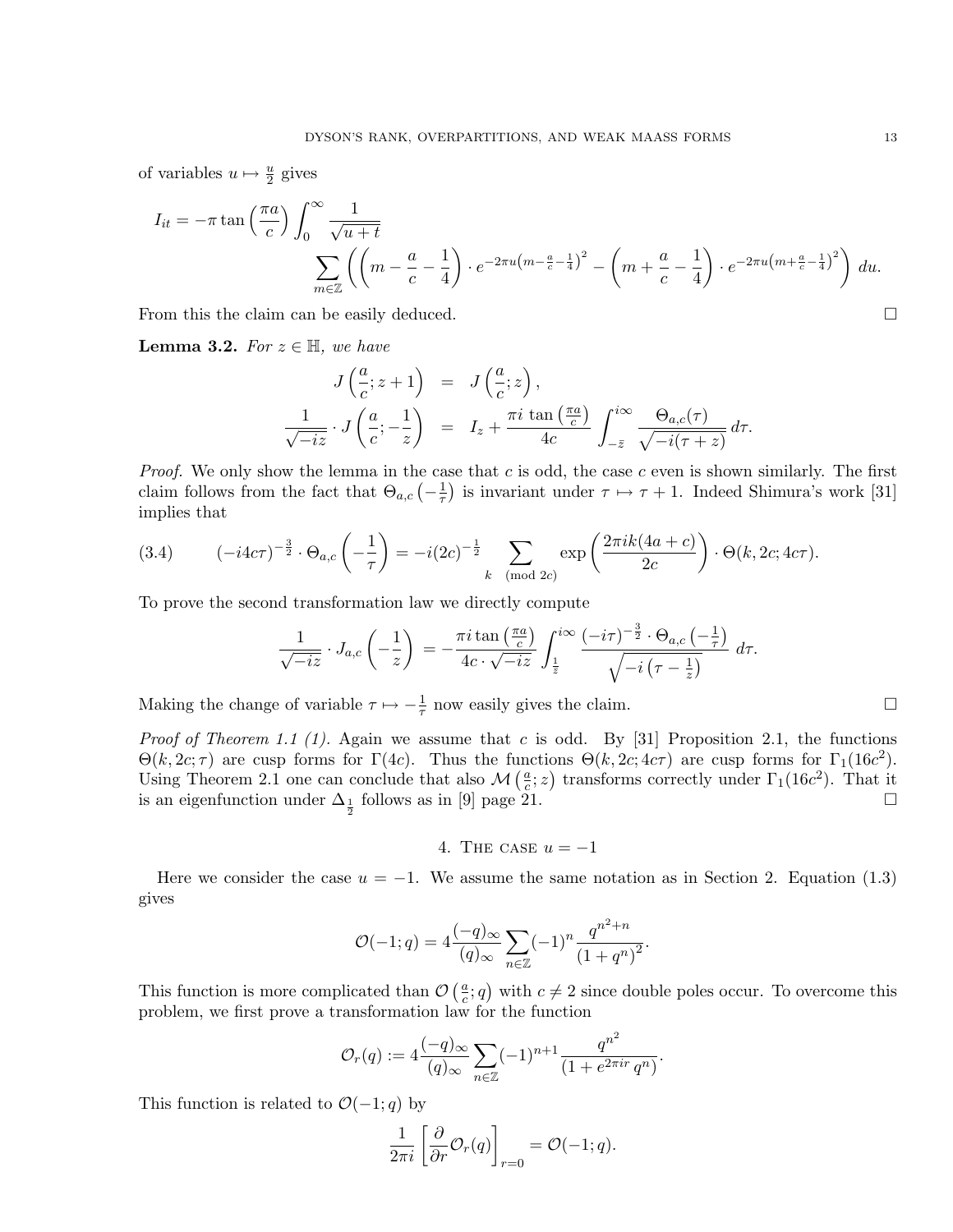To state the transformation law for  $\mathcal{O}_r(q)$  we additionally need the functions

$$
\mathcal{U}_r(q) := e^{\pi i r} \frac{\eta(z)}{\eta^2(2z)} \sum_{\substack{m \in \mathbb{Z} \\ m \text{ odd}}} \frac{q^{\frac{1}{2}(m^2 + m)}}{1 - e^{2\pi i r} q^m},
$$
  

$$
I_{k,\nu,r}^{\pm}(w) := \int_{\mathbb{R}} \frac{e^{-\frac{2\pi w x^2}{k}}}{1 + e^{\pm \frac{2\pi i \nu}{k} + \frac{\pi i \tilde{k}}{2k} + 2\pi i r - \frac{2\pi w x}{k}}} dx.
$$

**Theorem 4.1.** Assume that  $r \in \mathbb{R}$  with  $|r|$  sufficiently small.

(1) If  $k$  is odd, then

$$
\mathcal{O}_r(q) = -2\sqrt{2}iw^{-\frac{1}{2}}\frac{\omega_{h,k}^2}{\omega_{2h,k}} e^{\frac{\pi i h'}{8k} + \frac{2\pi k r^2}{w}} \mathcal{U}_{\frac{ir}{w}}\left(q_1^{\frac{1}{2}}\right) - 2\sqrt{2}w^{\frac{1}{2}}\frac{\omega_{h,k}^2}{\omega_{2h,k}} \frac{1}{k} \sum_{\substack{\nu \pmod{k} \\ \pm}} e^{\frac{2\pi i h'}{k}\left(-\nu^2 + \frac{\nu}{2}\right)} I_{k,\nu,r}^{\pm}(w).
$$

 $(2)$  If k is even, then

$$
\mathcal{O}_r(q) = -i \frac{\omega_{h,k}^2}{\omega_{h,k/2}} \ w^{-\frac{1}{2}} e^{\frac{2\pi k r^2}{w}} \mathcal{O}_{\frac{r}{iw}}(q_1) - \frac{4\omega_{h,k}^2 w^{\frac{1}{2}}}{k\omega_{h,k/2}} \sum_{\nu \pmod{k}} (-1)^{\nu} e^{-\frac{2\pi i h'\nu^2}{k}} I_{k,\nu,r}^+(w).
$$

Proof. We proceed similarly as in the proof of Theorem 2.1 and therefore we skip most of the details. Moreover, we only show the claim for  $k$  odd, the case  $k$  even is treated similarly. Define

$$
\widetilde{\mathcal{O}}_r(q) := \sum_{n \in \mathbb{Z}} (-1)^n \frac{q^{n^2}}{(1 + e^{2\pi ir} q^n)}.
$$

Changing n into  $\nu + km$  with  $\nu$  running modulo k and  $m \in \mathbb{Z}$ , we obtain, using Poisson summation and making a change of variables,

$$
\widetilde{\mathcal{O}}_r(q) = \frac{1}{k} \sum_{\nu \pmod{k}} (-1)^{\nu} e^{\frac{2\pi i h\nu^2}{k}} \sum_{\substack{n \in \mathbb{N}_0 \\ \pm}} \int_{\mathbb{R}} \frac{e^{-\frac{2\pi w x^2}{k} + \frac{\pi i}{k}(2n+1)(x-\nu)}}{1 + e^{2\pi i r \pm \frac{2\pi i h\nu}{k} + \frac{2\pi w}{k}x}} dx.
$$

One can show that poles of the integrand only lie in points

$$
x_m := \frac{i}{w} \left( m + \frac{1}{2} \pm kr \right)
$$

and we have nontrivial residues at most for one  $\nu \pmod{k}$  which can can chose as

$$
\nu_m := -\frac{1+k}{2}(2m+1)h'.
$$

Using the Residue Theorem, we shift the path of integration through

$$
\omega_n := \frac{2n+1}{4w}.
$$

There are no poles on the real axis or in  $\omega_n$ . Moreover we have to take those  $x_m$  with  $m \geq 0$  into account that satisfy  $n \geq 2m + 1$ . We denote by  $\lambda_{n,m}^{\pm}$  the residue of each summand and compute

$$
\lambda_{n,m}^{\pm} = \pm \frac{k}{2\pi w} e^{-\frac{2\pi wx_m^2}{k} + \frac{\pi i}{k}(2n+1)(x_m - \nu_m)}.
$$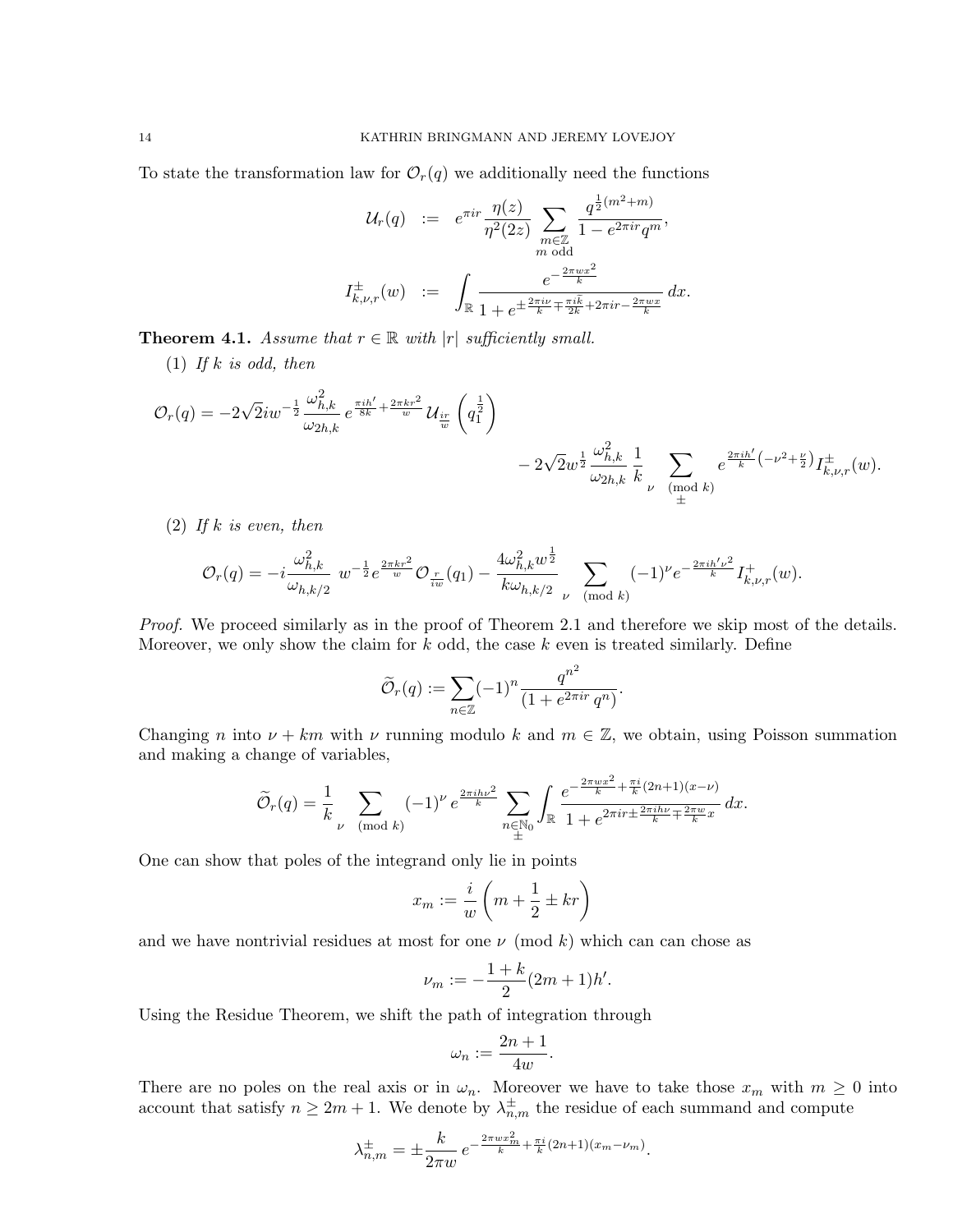Thus

$$
\lambda_{n+1,m}^{\pm} = e^{\frac{2\pi i}{k}(x_m - \nu_m)} \lambda_{n,m}^{\pm}
$$

which gives

$$
\widetilde{\mathcal{O}}_w(q) = \sum_1 + \sum_2,
$$

where

$$
\sum_{1} = \frac{2\pi i}{k} (-1)^{\nu_{m}} e^{\frac{2\pi i h \nu_{m}^{2}}{k}} \sum_{m \geq 0} \frac{\lambda_{2m+1,m}^{\pm}}{1 - e^{\frac{2\pi i}{k}(x_{m} - \nu_{m})}},
$$
\n
$$
\sum_{2} = \frac{1}{k} \sum_{\nu \pmod{k}} (-1)^{\nu} e^{\frac{2\pi i h \nu^{2}}{k}} \sum_{n \in \mathbb{N}_{0}} \int_{\mathbb{R} + \omega_{n}} \frac{e^{-\frac{2\pi w x^{2}}{k} + \frac{\pi i}{k}(2n+1)(x-\nu)}}{1 + e^{2\pi i r \pm \frac{2\pi i h \nu}{k} + \frac{2\pi w}{k}x}} dx.
$$

A lengthy calculation gives that

$$
\sum_{1} = \frac{i}{w} e^{\frac{2\pi kr^2}{w} - \frac{\pi r}{w}} \sum_{\substack{m \in \mathbb{Z} \\ m \text{ odd}}} \frac{q_1^{\frac{1}{4}(m^2 + m)}}{1 - e^{-\frac{2\pi r}{w}} q_1^{\frac{1}{2}m}}
$$

To compute  $\sum_2$ , we change the sum over n back into a sum over Z and change  $x \mapsto x + \omega_n$ . This gives

.

$$
\sum_{2} = \frac{1}{k} \sum_{\nu \pmod{k}} (-1)^{\nu} e^{\frac{2\pi i h \nu^{2}}{k}} \sum_{n \in \mathbb{Z}} e^{-\frac{\pi}{8kw}(2n+1)^{2} - \frac{\pi i}{k}(2n+1)\nu} \int_{\mathbb{R}} \frac{e^{-\frac{2\pi wx^{2}}{k}}}{1 + e^{-\frac{\pi i}{2k}(2n+1) + \frac{2\pi i h \nu}{k} - \frac{2\pi wx}{k} + 2\pi ir}} dx.
$$

Changing  $n \mapsto 2p + \delta$  (with  $p \in \mathbb{Z}$  and  $\delta \in \{0, -1\}$ ) and  $\nu \mapsto -h'(\nu + p)$  gives

$$
\sum_{2} = \frac{1}{k} \sum_{\nu,p,\delta} e^{\frac{2\pi i h'}{k} \left(-\nu^2 - \frac{1}{16}(2\delta + 1)^2 + \frac{\nu}{2}(2\delta + 1)\right)} q_1^{\frac{1}{16}(4p + 2\delta + 1)^2} \int_{\mathbb{R}} \frac{e^{-\frac{2\pi w x^2}{k}}}{1 - e^{2\pi i r + \frac{2\pi i \nu}{k} - \frac{\pi i}{2k}(2\delta + 1) - \frac{2\pi w x}{k}}} dx.
$$

Now the sum over p equals  $\frac{\eta^2\left(\frac{1}{k}\left(h'+\frac{i}{z}\right)\right)}{z\left(1+(k+i)\right)}$  $\frac{\eta(\frac{1}{k}(h+\frac{i}{z}))}{\eta(\frac{1}{2k}(h'+\frac{i}{z}))}$  thus

$$
\sum_{2} = \frac{\eta^{2} \left(\frac{1}{k} \left(h' + \frac{i}{z}\right)\right)}{k \eta \left(\frac{1}{2k} \left(h' + \frac{i}{z}\right)\right)} e^{-\frac{\pi i h'}{8k}} \sum_{\substack{\nu \pmod{k}}{}} e^{\frac{2\pi i h'}{k} \left(-\nu^{2} + \frac{\nu}{2}\right)} \int_{\mathbb{R}} \frac{e^{-\frac{2\pi w x^{2}}{k}}}{1 + e^{\pm \frac{2\pi i \nu}{k} \mp \frac{\pi i}{2k} + 2\pi i r - \frac{2\pi w x}{k}}} dx
$$

which gives the claim using  $(2.16)$ ,  $(2.17)$ , and  $(2.18)$ .

*i*From Theorem 4.1, we can conclude a transformation law for  $O(-1, q)$ . For this define

$$
\mathcal{U}(q) := \frac{4\eta(z)}{\eta^2(2z)} \sum_{m \in \mathbb{Z}} \frac{q^{\frac{1}{2}(m^2+m)}}{(1-q^m)^2},
$$
  

$$
I_{k,\nu}^{\pm}(w) := \int_{\mathbb{R}} \frac{e^{-\frac{2\pi wx^2}{k}}}{\left(1 + e^{\pm \frac{2\pi i\nu}{k} + \frac{\pi i\tilde{k}}{2k} - \frac{2\pi wx}{k}\right)^2}} dx.
$$

Corollary 4.2. Assume the notation above. We have.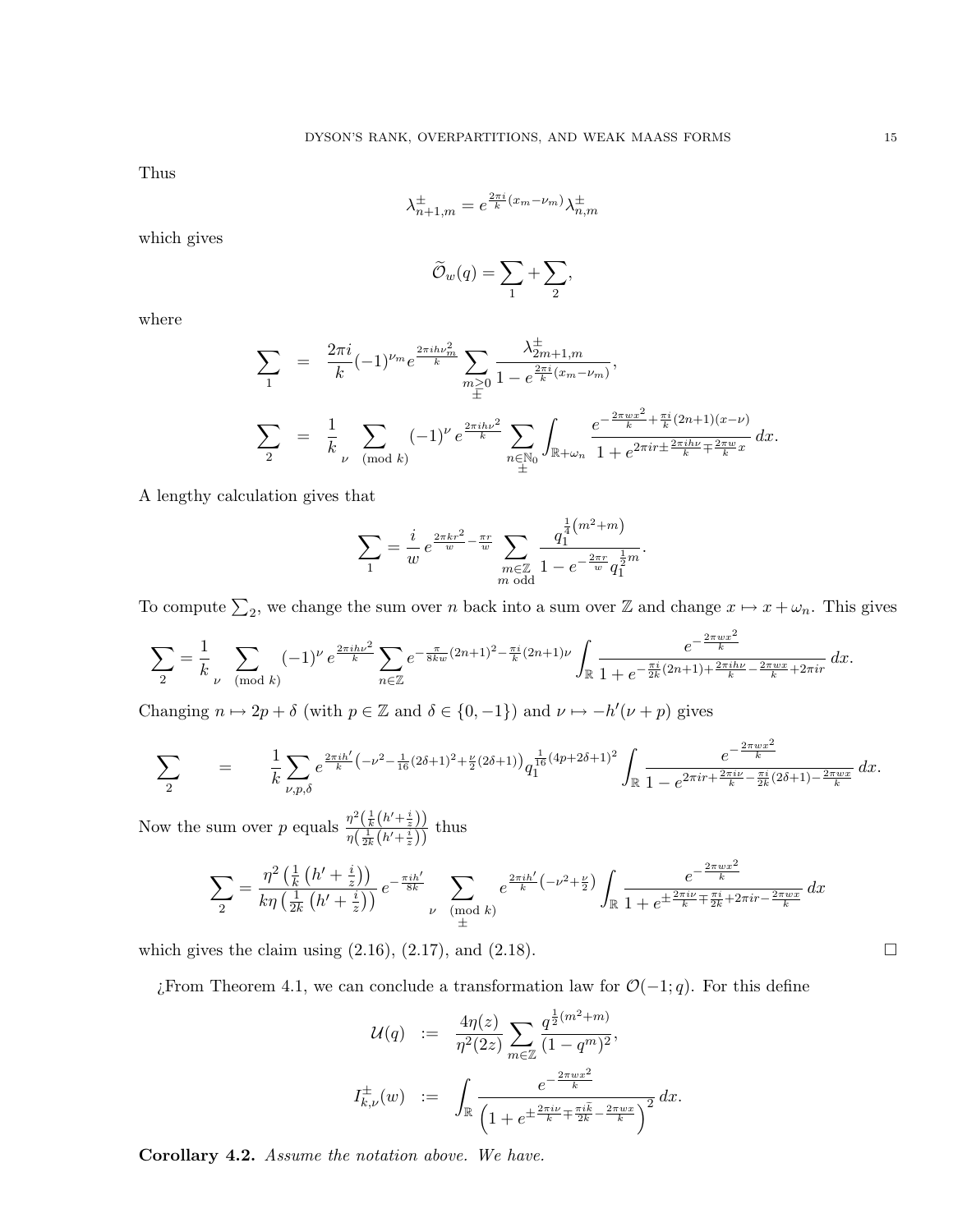(1) If  $k$  is odd, then

$$
\mathcal{O}(-1;q) = -\frac{1}{\sqrt{2}} w^{-\frac{3}{2}} \frac{\omega_{h,k}^2}{\omega_{2h,k}} e^{\frac{\pi i h'}{8k}} \mathcal{U}\left(q_1^{\frac{1}{2}}\right) + 2\sqrt{2} w^{\frac{1}{2}} \frac{\omega_{h,k}^2}{k \omega_{2h,k}} \sum_{\substack{\nu \pmod{k} \\ \pm}} e^{\frac{2\pi i h'}{k}} {(\nu^2 + \frac{\nu}{2})} I_{k,\nu}^{\pm}(w).
$$

(2) If  $k$  is even, then

$$
\mathcal{O}(-1;q) = -w^{-\frac{3}{2}} \frac{\omega_{h,k}^2}{\omega_{h,k/2}} \mathcal{O}(-1;q_1) + \frac{4\omega_{h,k}^2}{k\omega_{h,k/2}} w^{\frac{1}{2}} \sum_{\nu \pmod{k}} (-1)^{\nu} e^{-\frac{2\pi i h' \nu^2}{k}} I_{k,\nu}^+(w).
$$

Proof. We only prove (i), (ii) can be shown similarly. We have

$$
\frac{1}{2\pi i} \left[ \frac{\partial}{\partial r} \left( \frac{e^{\frac{2\pi k r^2}{w} - \frac{\pi r}{w}}}{1 - e^{-\frac{2\pi r}{w} q_1^{\frac{m}{2}}} } \right) \right]_{r=0} = \frac{\left( 3q_1^{\frac{m}{2}} - 1 \right)}{2iw \left( 1 - q_1^{\frac{m}{2}} \right)^2}.
$$

Now

$$
\sum_{m\in\mathbb{Z}} \frac{q_1^{\frac{1}{4}(m^2+m)} \left(3q_1^{\frac{m}{2}}-1\right)}{\left(1-q_1^{\frac{m}{2}}\right)^2} = -3 \sum_{m\in\mathbb{Z}} \frac{q_1^{\frac{1}{4}(m^2+m)}}{\left(1-q_1^{\frac{m}{2}}\right)} + 2 \sum_{m\in\mathbb{Z}} \frac{q_1^{\frac{1}{4}(m^2+m)}}{\left(1-q_1^{\frac{m}{2}}\right)^2} = 2 \sum_{m\in\mathbb{Z}} \frac{q_1^{\frac{1}{4}(m^2+m)}}{\left(1-q_1^{\frac{m}{2}}\right)},
$$

since in the first sum the mth and −mth term cancel. Now (i) can be easily concluded by using that

$$
\frac{1}{2\pi i} \left[ \frac{\partial}{\partial r} \left( \frac{1}{1 + e^{\pm \frac{2\pi i \nu}{k} \mp \frac{\pi i}{2k} - \frac{2\pi w x}{k} + 2\pi i r}} \right) \right]_{r=0} = -\frac{1}{\left( 1 + e^{\pm \frac{2\pi i \nu}{k} \mp \frac{\pi i}{2k} - \frac{2\pi w x}{k}} \right)^2}.
$$

.

Remark. ¿From Corollary 4.2 we can obtain the transformation law for  $\mathcal{O}(-1, z)$  under  $\begin{pmatrix} \alpha & \beta \\ \gamma & \delta \end{pmatrix} \in SL_2(\mathbb{Z})$ by setting  $h' = \alpha$ ,  $k = \gamma$ ,  $h = -\delta$ , and  $w = -i(\delta + \gamma \tau)$ .

We next realize the integral occurring in Corollary 4.2 for  $k = 1$  as a theta integral. For this let

$$
I_r^{\pm}(\tau) := \int_{\mathbb{R}} \frac{e^{-\frac{2\pi ix^2}{\tau}}}{1 \pm ie^{2\pi ir - \frac{2\pi ix}{\tau}}},
$$

$$
I(\tau) := \frac{1}{2\pi i} \left[ \frac{\partial}{\partial r} \left( I_r^+(\tau) + I_r^-(\tau) \right) \right]_{r=0}
$$

Lemma 4.3. We have

$$
I(\tau) = -\frac{(-i\tau)^2}{\sqrt{2}\pi} \int_0^\infty \frac{\eta^2(iu)}{\eta(\frac{iu}{2})(-i(i\tau + iu))^{\frac{3}{2}}} du.
$$

*Proof.* Via analytic continuation it is sufficient to show the claim for  $\tau = it$ . Making the change of variables  $x \mapsto -\frac{x}{t}$  gives

$$
I_r^{\pm}(it) = t \int_{\mathbb{R}} \frac{e^{-2\pi tx^2}}{1 \pm i e^{2\pi ir} e^{2\pi x}} dx.
$$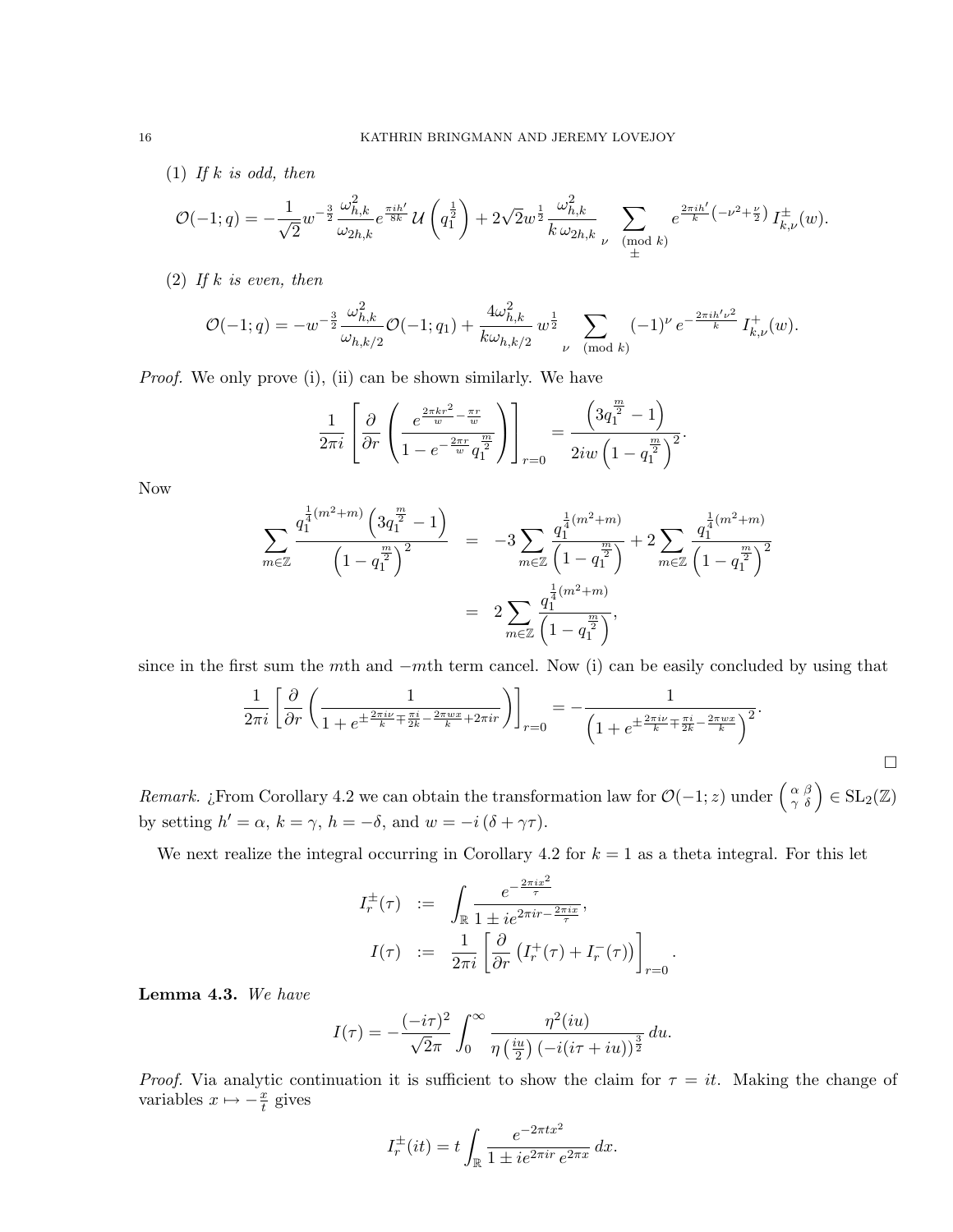We use the theory of Mittag-Leffler to rewrite

$$
\frac{1}{1 + ie^{2\pi ir}e^{2\pi x}} + \frac{1}{1 - ie^{2\pi ir}e^{2\pi x}} = -\frac{1}{2\pi} \sum_{m \in \mathbb{Z}} \frac{1}{x - i\left(-m + \frac{1}{4} - r\right)} + \frac{1}{x - i\left(m - \frac{1}{4} - r\right)}.
$$

This implies that

$$
I_r^+(it) + I_r^-(it) = -\frac{t}{2\pi} \sum_{m \in \mathbb{Z}} \int_{\mathbb{R}} \left( \frac{e^{-2\pi tx^2}}{x - i\left(-m + \frac{1}{4} - r\right)} + \frac{e^{-2\pi tx^2}}{x - i\left(m - \frac{1}{4} - r\right)} \right) dx.
$$

From this we conclude

$$
I(it) = \frac{t}{4\pi^2} \sum_{\substack{m \in \mathbb{Z} \\ \pm}} \int_{\mathbb{R}} \frac{e^{-2\pi tx^2}}{(x - i\left(m + \frac{1}{2} \mp \frac{1}{4}\right))^2} dx = \frac{t}{4\pi^2} \sum_{\substack{m \in \mathbb{Z} \\ m \text{ odd}}} \int_{\mathbb{R}} \frac{e^{-2\pi tx^2}}{(x - \frac{im}{4})^2} dx.
$$

We have the integral identity

$$
\int_{\mathbb{R}} e^{-2\pi u^2 t} \frac{u}{u - is} du = \frac{1}{2\sqrt{2}} \int_0^\infty \frac{e^{-2\pi u s^2}}{(u + t)^{\frac{3}{2}}} du \qquad (s \neq 0)
$$

which follows since both sides are solutions of the differential equation  $-\frac{\partial}{\partial t} + 2\pi s^2 = \frac{1}{2\sqrt{3}}$  $\frac{1}{2\sqrt{2}t^{\frac{3}{2}}}$  and have limit 0 as  $t \to \infty$ . Using integration by parts gives

$$
\int_{\mathbb{R}} \frac{e^{-2\pi tx^2}}{(x-is)^2} dx = \sqrt{2\pi}t \int_0^\infty \frac{e^{-2\pi u s^2}}{(u+t)^{\frac{3}{2}}} du.
$$

Thus

$$
I(it) = -\frac{t^2}{2\sqrt{2}\pi} \int_0^{\infty} \sum_{\substack{m \in \mathbb{Z} \\ m \text{ odd}}} \frac{e^{-\frac{\pi u m^2}{8}}}{(u+t)^{\frac{3}{2}}} du
$$

which easily gives the claim.

Combining Theorem 4.1, Corollary 4.1, and Lemma 4.3 gives

Corollary 4.4. For  $z \in \mathbb{H}$ , we have

$$
\mathcal{O}\left(-1;-\frac{1}{z}\right) = -\frac{i}{\sqrt{2}}(-iz)^{\frac{3}{2}} \cdot \mathcal{U}\left(-1;\frac{z}{2}\right) + 2\frac{(-iz)^{\frac{3}{2}}}{\pi} \int_0^\infty \frac{\eta^2(iu)}{\eta(iu/2)(-i(iz+iu))^{\frac{3}{2}}} du.
$$

We next give the transformation law of the non-holomorphic part of  $\mathcal{M}(-1, z)$  which can be shown as in proof of Theorem 3.2.

**Lemma 4.5.** For  $z \in \mathbb{H}$ , we have

$$
J(-1; z+1) = J(-1; z),
$$
  

$$
\frac{1}{(-iz)^{\frac{3}{2}}} J\left(-1; -\frac{1}{z}\right) = -\frac{2i}{\pi} \int_{-\overline{z}}^{i\infty} \frac{\eta^2(\tau)}{\eta(\tau/2) (-i(\tau+z))^{\frac{3}{2}}} d\tau + \frac{2i}{\pi} \int_{0}^{\infty} \frac{\eta^2(iu)}{\eta(iu/2) (-i(iu+z))^{\frac{3}{2}}} du.
$$

Using that  $\frac{\eta^2(\tau)}{\eta(2\tau)}$  $\frac{\eta^{-}(\tau)}{\eta(2\tau)}$  is a modular form on  $\Gamma_0(16)$  gives the claim.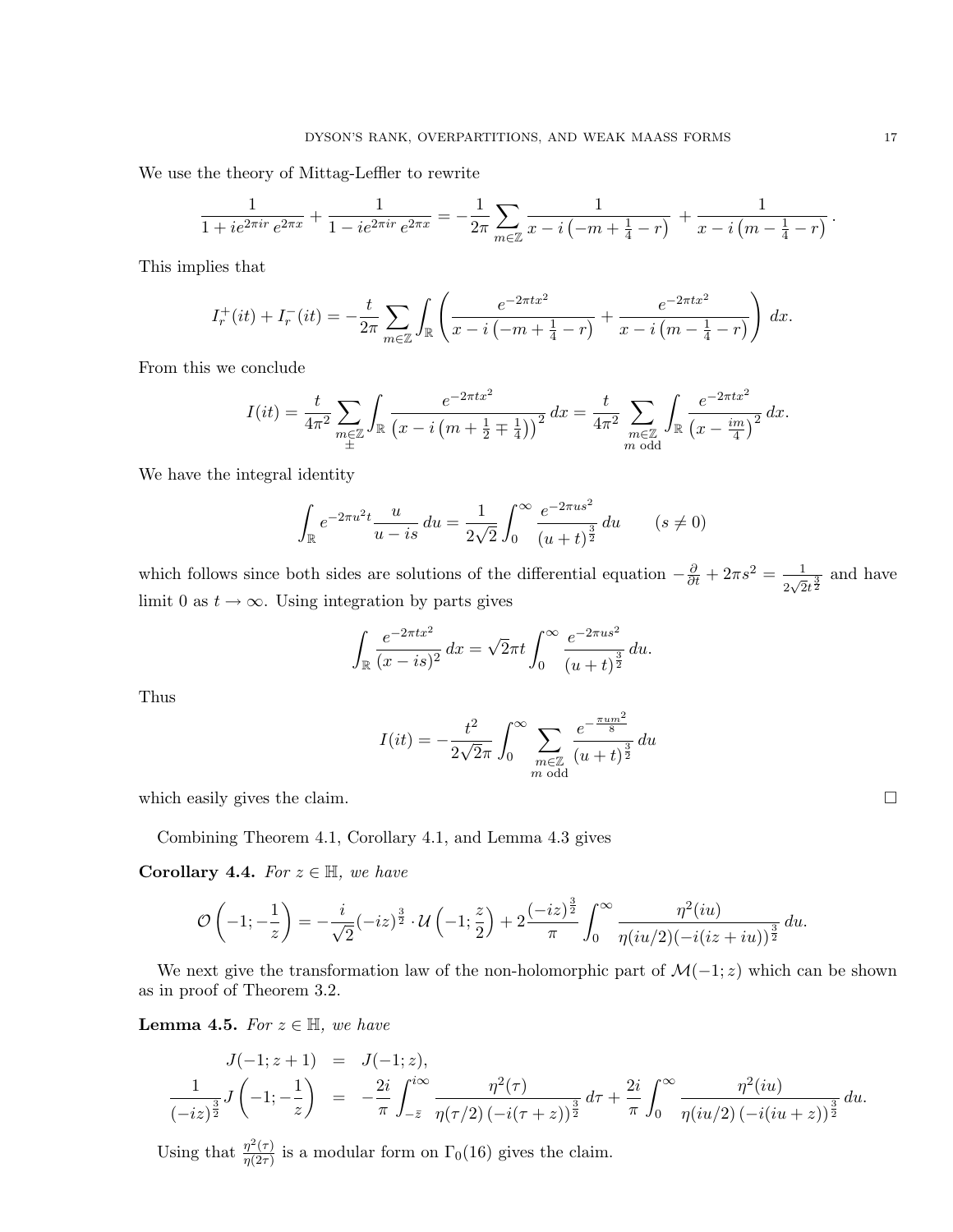### 18 KATHRIN BRINGMANN AND JEREMY LOVEJOY

### 5. Congruences for overpartitions

Following the original strategy of Ono [27] and Ono and the first author [6, 8, 9] we can prove the congruences in Theorem 1.2. We limit ourselves to a sketch of the proof.

Sketch of Proof of Theorem 1.2. Throughout we assume the assumptions of Theorem 1.2. First one can show, using the results above that the function

(5.1) 
$$
\sum_{n=0}^{\infty} \left( \overline{N}(r, t; n) - \frac{\overline{p}(n)}{t} \right) q^n
$$

is the holomorphic part of a weak Maass form of weight  $\frac{1}{2}$  on  $\Gamma_1$  (16c<sup>2</sup>). In order to use results of Serre on p-adic modular forms, we next apply twists to the associated weak Maass forms, which "kill" the non-holomorphic part. This requires knowing on which arithmetic progressions it is supported. We prove

(5.2)  
\n
$$
\mathcal{M}\left(\frac{a}{c};z\right) = 1 + \sum_{n=1}^{\infty} \sum_{m=-\infty}^{\infty} \overline{N}(m,n) \zeta_c^{am} q^n + \sqrt{\pi} i \tan\left(\frac{\pi a}{c}\right) \sum_{k \pmod{2c}} (-1)^k e\left(\frac{2ka}{c}\right) \sum_{m \equiv k \pmod{2c}} \Gamma\left(\frac{1}{2}; 4\pi m^2 y\right) q^{-m^2},
$$

where  $e(x) := e^{2\pi ix}$ , and where

(5.3) 
$$
\Gamma(a;x) := \int_x^{\infty} e^{-t} t^{a-1} dt
$$

is the incomplete Gamma-function. Using this one can show that for a prime  $p \nmid 6t$  the function

(5.4) 
$$
\sum_{\substack{n \geq 1 \\ (\frac{n}{p}) = -(\frac{-1}{p})}} \left( \overline{N}(r, t; n) - \frac{\overline{p}(n)}{t} \right) q^n
$$

is a weight  $\frac{1}{2}$  weakly holomorphic modular form on  $\Gamma_1(16c^2p^4)$ . Now the theorem can be concluded as in [9] using a geralization of Serre's results on p-adic modular forms (Theorem 4.2 of [9]).

### 6. Proof of Theorem 1.3

Here we prove Theorem 1.3. While we follow the model of Ono [27] and the first author and Ono [6, 9], the proof of the modularity is rather delicate. For brevity we set  $t := \ell^m$ . Define the function

$$
g_r(z) := t \cdot \eta^{r_1}(2\ell z) \cdot \eta^{2\ell}(\ell z) \sum_{n=0}^{\infty} \overline{N}(r, t; n) q^n,
$$

where  $0 < r_1 < 48$  is a solution of  $r_1 \ell \equiv -1 \pmod{48}$ . We have

(6.1) 
$$
g_r(z) = \frac{\eta(2z) \cdot \eta^{r_1}(2\ell z) \cdot \eta^{2\ell}(\ell z)}{\eta^2(z)} + \sum_{j=1}^{t-1} \zeta_j^{-r_j} \left(\mathcal{M}\left(\frac{j}{t};z\right) + J\left(\frac{j}{t};z\right)\right) \eta^{r_1}(2\ell z) \cdot \eta^{2\ell}(\ell z).
$$

We denote the two summands by  $f(z)$  and  $f_r(z)$ , respectively. Define for a function  $h(z) = \sum_n a(n)q^n$ the twist

(6.2) 
$$
\widetilde{h}(z) := -\frac{1}{2} \left( \frac{-1}{\ell} \right) \left( h(z) - \left( \frac{-1}{\ell} \right) h(z)_{\ell} \right)_{\ell},
$$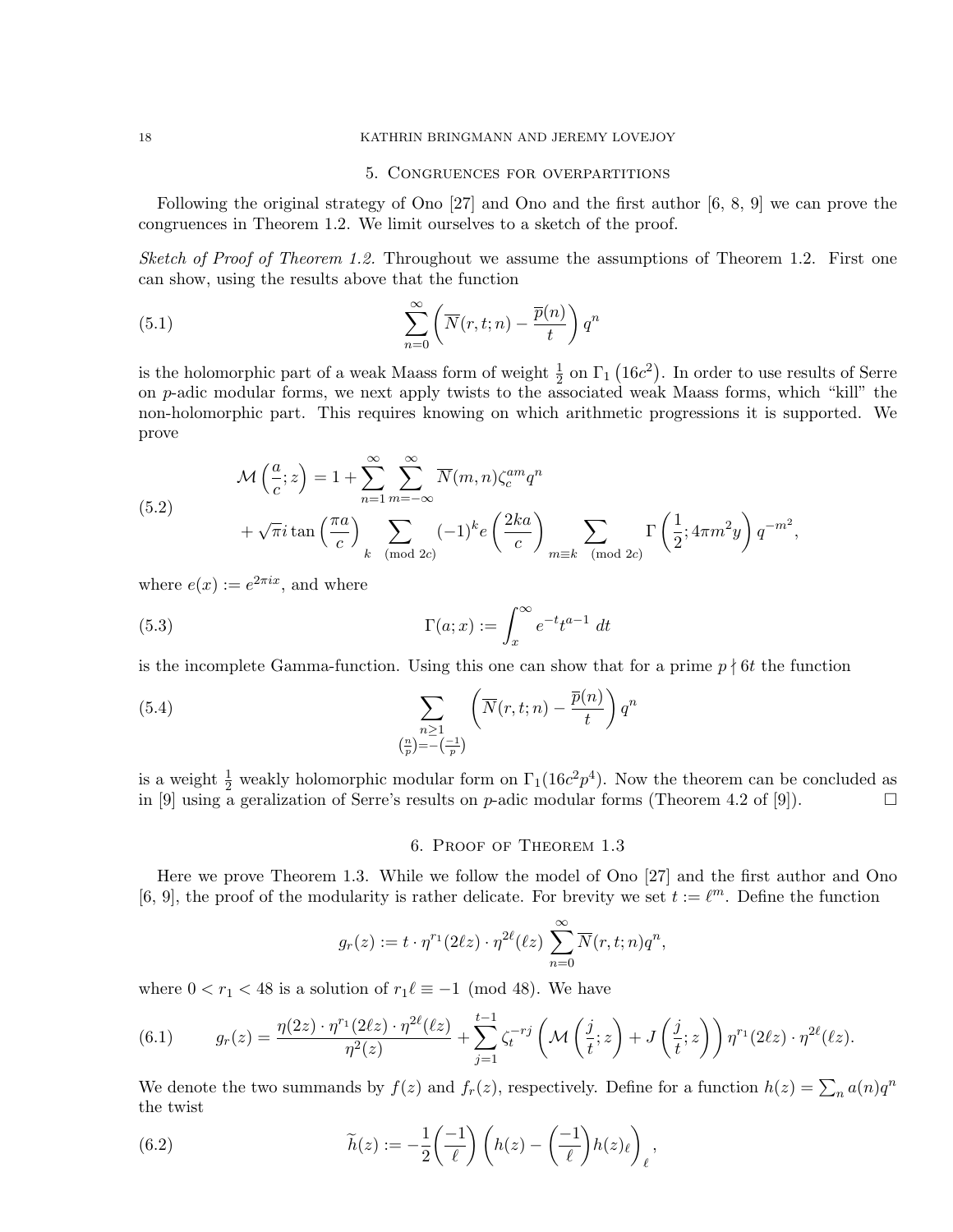where as before

(6.3) 
$$
h_{\ell} := \frac{g}{\ell} \sum_{\nu \pmod{\ell}} \left(\frac{\nu}{\ell}\right) h \mid \left(\begin{array}{cc} 1 - \frac{\nu}{\ell} \\ 0 & 1 \end{array}\right).
$$

Clearly

(6.4) 
$$
\widetilde{h}(z) = \sum_{\substack{n \\ (\frac{-n}{\ell})=-1}} a(n) q^n.
$$

The main step in the proof of Theorem 1.3 is the following theorem.

**Theorem 6.1.** For every  $u \geq 0$  there exist a character  $\chi$ , integers  $\lambda$ ,  $\lambda'$ ,  $N$ ,  $N'$ , and modular forms  $h(z) \in S_{\lambda + \frac{1}{2}}(\Gamma_0(N), \chi)$  and  $h_r(z) \in S_{\lambda' + \frac{1}{2}}(\Gamma_1(N'))$  such that

$$
\frac{\widetilde{g_r}(z)}{\eta^{r_1}(2\ell z)\cdot \eta^{2\ell}(\ell z)} \equiv h(z) + h_r(z) \pmod{\ell^u}.
$$

The proof of Theorem 6.1 is given later. We first show how Theorem 1.3 follows from Theorem 6.1.

Proof of Theorem 1.3. We easily see that

$$
\frac{\widetilde{g_r}(z)}{\eta^{2\ell}(\ell z)\cdot \eta^{r_1}(2\ell z)}=t\sum_{\left(\frac{-n}{\ell}\right)=-1}\overline{N}(r,t;n)\,q^n.
$$

Now we let  $0 \le \beta \le \ell - 1$  with  $\left(\frac{-\beta}{\ell}\right) = -1$  be given. Define

$$
g_{r,\beta}(z) := t \sum_{n \equiv \beta \pmod{\ell}} \overline{N}(r,t;n) \ q^n.
$$

Theorem 6.1 gives that

$$
g_{r,\beta}(z) \equiv h_{\beta}(z) + h_{r,\beta}(z) \pmod{\ell^u},
$$

where  $h_{\beta}(z)$  and  $h_{r,\beta}(z)$  denote the restrictions of the Fourier expansion of  $h(z)$  resp.  $h_r(z)$  to those coefficients n with  $n \equiv \beta \pmod{\ell}$ . Using the theory of Hecke operators, we can show that for all  $n \equiv \beta$ (mod  $\ell$ ) coprime to p we have

$$
t\,\overline{N}\left(r,t;p^{3}n\right) \equiv 0 \pmod{\ell^{u}}.
$$

Dividing by t directly gives the theorem since u is arbitrary.  $\square$ 

*Proof of Theorem 6.1.* If a is a positive integer, then define

$$
E_{\ell,a}(z):=\frac{\eta^{\ell^a}(z)}{\eta(\ell^a z)}\in M_{\frac{\ell^a-1}{2}}\left(\Gamma_0(\ell^a),\chi_{\ell,a}\right),
$$

where  $\chi_{\ell,a}(d) := \left( \frac{(-1)^{(\ell^a - 1)/2} \ell^a}{d} \right)$  $\frac{(-1)^{1/2}\ell^{a}}{d}$ . It is well known that  $E_{\ell,a}(z)$  vanishes at those cusps of  $\Gamma_0(\ell^a)$  that are not equivalent to  $\infty$  and that for all  $u > 0$ 

(6.5) 
$$
E_{\ell,a}^{\ell^{u-1}}(z) \equiv 1 \pmod{\ell^u}.
$$

We now treat the summands in  $(6.1)$  separately. We start with  $f(z)$ . Using Theorem 1.64 from [29], it is not hard to see that  $f(z)$  is a modular form of weight  $\frac{r_1+2\ell-1}{2}$  with some character on  $\Gamma_0(2\ell)$ . ¿From this we see that  $\tilde{f}(z) \in M_{\frac{r_1+2\ell-1}{2}}(\Gamma_0(2\ell^5), \tilde{\chi})$  for some character  $\tilde{\chi}$ . For sufficiently large u' the function

$$
h(z):=\frac{\widetilde{f}(z)\cdot E_{\ell,5}^{\ell^{u'}}(z)}{\eta^{r_1}(2\ell z)\cdot \eta^{2\ell}(\ell z)}
$$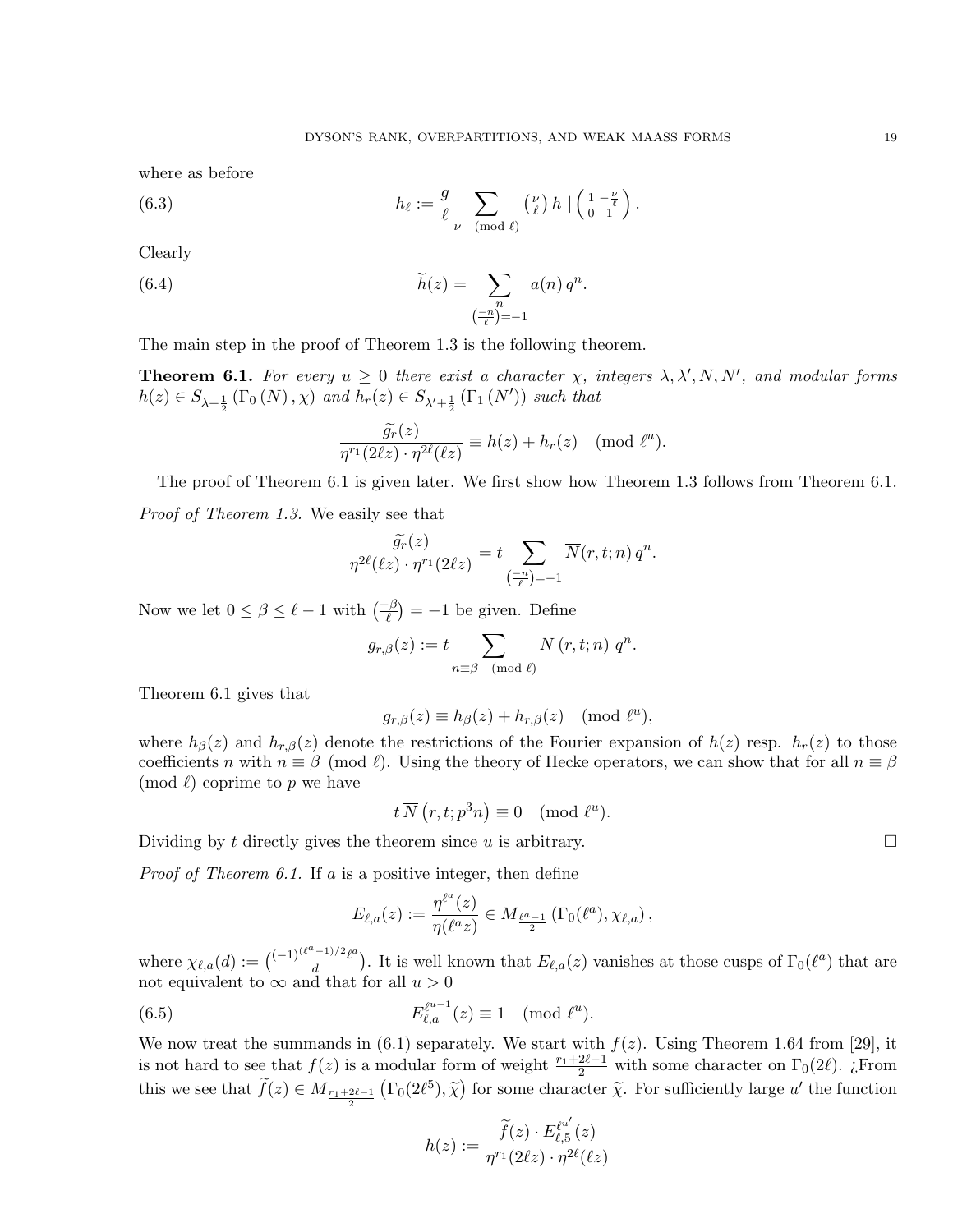is a weakly holomorphic modular form on  $\Gamma_0(8\ell^5)$  that vanishes at all cusps with the exception of  $\infty$ and  $\frac{1}{r\ell^5}$  with  $r \in \{1, 2, 4\}$ , and satisfies

$$
h(z) \equiv \frac{\widetilde{f}(z)}{\eta^{r_1}(2\ell z)\eta^{2\ell}(\ell z)} \pmod{\ell^u}.
$$

We show that  $h(z)$  is a cusp form. It is easy to see that in the cusp  $\infty$  the Fourier expansion of  $\tilde{f}(z)$ starts at least with  $q^{\frac{\ell}{12}(r_1+\ell)+1}$ . Since the Fourier expansion of  $\eta^{r_1}(2\ell z) \cdot \eta^{2\ell}(\ell z)$  starts with  $q^{\frac{\ell}{12}(r_1+\ell)}$ , we see that  $h(z)$  vanishes in  $\infty$ . Since  $\tilde{f}(z)$  is a modular form on  $\Gamma_0(2\ell^5)$  and the Fourier expansion of  $\eta^{r_1}(2\ell z) \cdot \eta^{2\ell}(\ell z)$  in  $\frac{1}{r\ell^5}$  with r even starts with  $q^{\frac{\ell}{12}(r_1+\ell)}, h(z)$  vanishes also in the cusps  $\frac{1}{2\ell^5}$  and  $\frac{1}{4\ell^5}$ .

Next consider the cusp  $\frac{1}{\ell^5}$ . In (6.3), we can choose a set of respresentatives with  $\nu$  even. Now for even  $\nu$  it is not hard to see that  $\left(\begin{smallmatrix} 1 & -\frac{\nu}{\ell} \\ 0 & 1 \end{smallmatrix}\right) \left(\begin{smallmatrix} 1 & 0 \\ \ell^5 & 1 \end{smallmatrix}\right)$  $\binom{1}{\ell^5}$  is  $\Gamma_0(2\ell^5)$ - equivalent to  $\binom{1}{\ell^5}$  1  $\binom{1}{\ell^5} \binom{0}{\ell} \binom{1-\frac{\nu}{\ell}}{1}$ . Thus

$$
f(z)_{\ell} = \frac{g}{\ell} \sum_{\substack{\nu \pmod{\ell} \\ \nu \text{ even}}} \left(\frac{\nu}{\ell}\right) f \mid \left(\begin{smallmatrix} 1 & 0 \\ \ell^5 & 1 \end{smallmatrix}\right) \left(\begin{smallmatrix} 1 & -\frac{\nu}{\ell} \\ 0 & 1 \end{smallmatrix}\right).
$$

It is not hard to see that  $f(z)$  vanishes in  $\frac{1}{\ell^5}$  of order  $\frac{1}{24}(-3 + r_1\ell + 4\ell^2)$ . Since the cusp width of  $\frac{1}{\ell^5}$  in  $\Gamma_0(2\ell^5)$  is 2, the Fourier expansion of  $f$   $\begin{pmatrix} 1 & 0 \\ f^{5} & 1 \end{pmatrix}$  $\binom{1}{e^5}$  starts with  $q^{r_0}$ , where  $r_0 := \frac{1}{48}(-3 + r_1\ell + 4\ell^2)$ . Thus the Fourier expansion of  $\left(\frac{-1}{\ell}\right) f_{\ell}$  starts with

$$
\left(\frac{-1}{\ell}\right)\frac{g}{\ell}\sum_{\substack{\nu \pmod{\ell}\\ \nu \text{ even}}} \left(\frac{\nu}{\ell}\right)e^{-\frac{2\pi i r_0 \nu}{\ell}} = \left(\frac{-r_0}{\ell}\right) = 1.
$$

Since twisting doesn't decrease the order of vanishing,  $\tilde{f}(z)$  has in  $\frac{1}{\ell^5}$  a Fourier expansion starting at least with  $q^{r_0+\frac{1}{2}}$ , whereas  $\eta^{r_1}(2\ell z) \cdot \eta^{2\ell}(\ell z)$  has in  $\frac{1}{\ell^5}$  a Fourier expansion starting with  $q^{\frac{\ell(r_1+4\ell)}{48}}$ . Thus  $h(z)$  vanishes in all cusps and is therefore a cusp form.

We next turn to  $f_r(z)$ . Using Theorem 1.1, it is not hard to see that  $f_r(z)$  is the holomorphic part of a weak Maass form on  $\Gamma_1(16t^2\ell^4)$ . Moreover by (5.2) it is easy to see that the corresponding weak Maass form doesn't have a non-holomorphic part, and thus  $f_r(z)$  is a weakly holomorphic modular form. Since  $E_{\ell,3m}(z)$  vanishes at each cusp  $\frac{\alpha}{\gamma}$  with  $t^3 \nmid \gamma$  for sufficiently large u', the function

$$
f'_r(z):=E^{\ell^{u'}}_{\ell,3m}(z)\widetilde{f}_r(z)
$$

is a weakly holomorphic modular form on  $\Gamma_1$  (16t<sup>2</sup> $\ell^4$ ) that vanishes at all cusps  $\frac{\alpha}{\gamma}$  with  $t^3 \nmid \gamma$  and satisfies

$$
f'_r(z) \equiv f_r(z) \pmod{\ell^u}.
$$

Therefore to finish the proof it remains to show that  $\frac{f_r(z)}{\eta^{r_1}(2\ell z)\eta^{2\ell}(\ell z)}$  vanishes also at those cusps  $\frac{\alpha}{\gamma}$  with  $t^3|\gamma$ . Now let  $\begin{pmatrix} \alpha & \beta \\ \gamma & \delta \end{pmatrix} \in \Gamma_0(t^3)$ . In the following we need the commutation relation for  $\nu' \equiv \delta^2 \nu \pmod{l}$ 

(6.6) 
$$
\begin{pmatrix} 1 & -\frac{\nu}{\ell} \\ 0 & 1 \end{pmatrix} \begin{pmatrix} \alpha & \beta \\ \gamma & \delta \end{pmatrix} = \begin{pmatrix} \alpha' & \beta' \\ \gamma' & \delta' \end{pmatrix} \begin{pmatrix} 1 & -\frac{\nu'}{\ell} \\ 0 & 1 \end{pmatrix}
$$

with

$$
\begin{pmatrix} \alpha' & \beta' \\ \gamma' & \delta' \end{pmatrix} = \begin{pmatrix} \alpha - \frac{\gamma \nu}{\ell} & \beta - \frac{\gamma \nu \nu'}{\ell^2} + \frac{\alpha \nu' - \delta \nu}{\ell} \\ \gamma & \delta + \frac{\gamma \nu'}{\ell} \end{pmatrix} \in \Gamma_0(t^3).
$$

We distinguish the cases whether  $2|\gamma$  or not.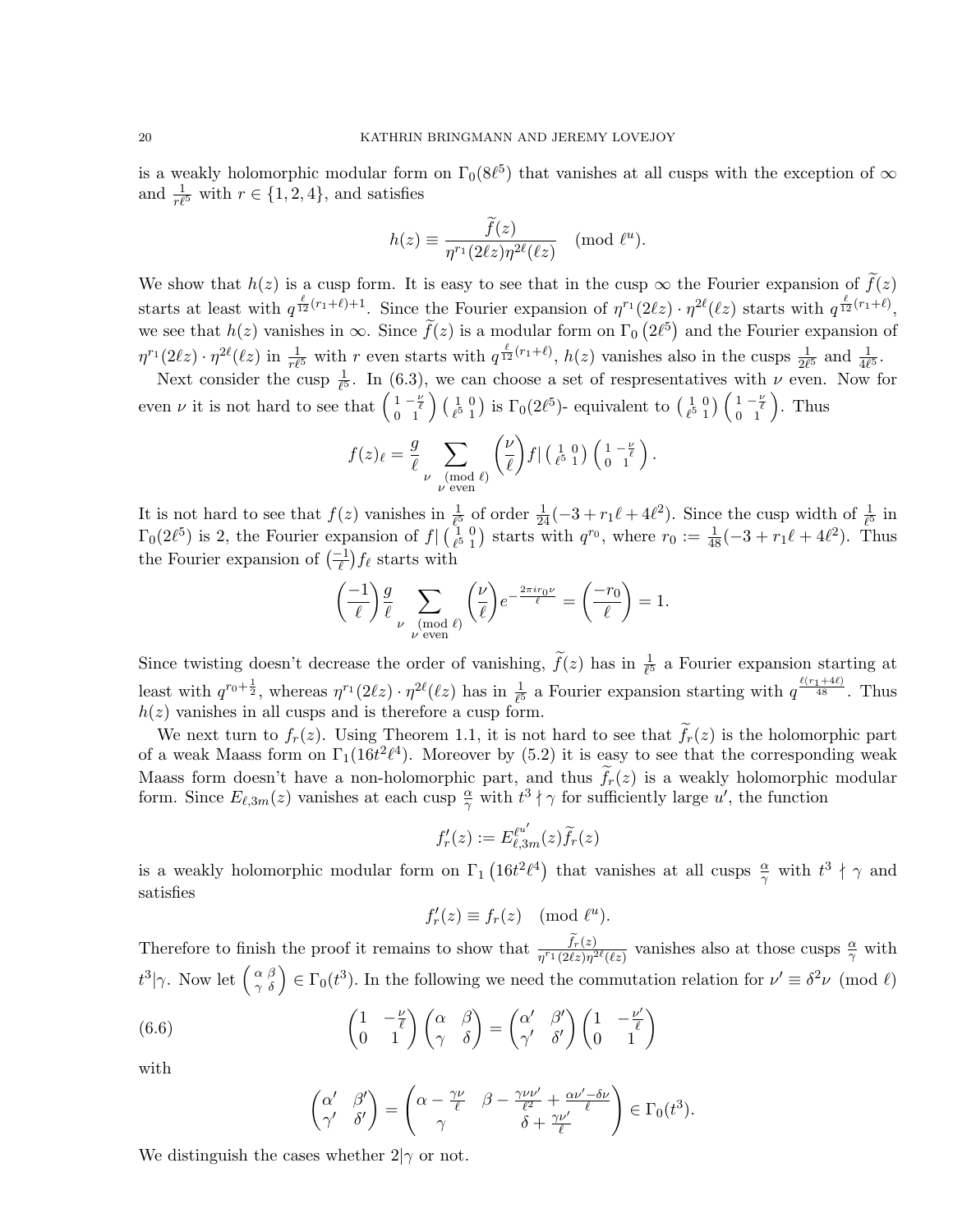If  $2|\gamma$ , then one can easily see that the Fourier expansion of  $\eta^{r_1}(2\ell z)\eta^{2\ell}(\ell z)$  in  $\frac{\alpha}{\gamma}$  starts with  $\frac{\ell}{12}(r_1 +$  $\ell$ ) =:  $n_0$ . Clearly  $\ell | n_0$ . Thus we have to prove that the q-expansion of  $\tilde{f}_r(z)$  in  $\frac{\alpha}{\gamma}$  starts with  $q^b$  with  $b > n_0$ . We may assume that  $48|\nu, \nu'$ . Then we can write

$$
(f_r)_{\ell} \vert \begin{pmatrix} \alpha \ \beta \\ \gamma \ \delta \end{pmatrix} = \sum_{\substack{\nu \pmod{\ell} \\ 48 \vert \nu, \nu' }} f_r \vert \begin{pmatrix} \alpha' \ \beta' \\ \gamma' \ \delta' \end{pmatrix} \begin{pmatrix} 1 - \frac{\nu'}{\ell} \\ 0 & 1 \end{pmatrix}.
$$

Let

$$
f_{r,j}(z) := \mathcal{M}\left(\frac{j}{t}; z\right) \cdot \eta^{r_1}(2\ell z) \cdot \eta^{2\ell}(\ell z)
$$

and define  $\widetilde{f_{r,j}}(z)$  for weak Maass forms as for holomorphic forms. It is enough to show that  $\widetilde{f_{r,j}}(z)$ starts with  $q^b$  with  $b > n_0$ . As before it follows that  $f_{r,j}(z)$  doesn't have a non-holomorphic part. We use twice (6.6), Corollary 2.3, and the transformation law of the  $\eta$ -function. We let  $\tilde{\alpha} := (\alpha')', \tilde{\delta} := (\delta')',$ and  $\widetilde{\gamma} := (\gamma')'$ . The holomorphic part of  $f_{r,j} | \begin{pmatrix} \widetilde{\alpha} & \widetilde{\beta} \\ \widetilde{\gamma} & \widetilde{\delta} \end{pmatrix}$  $\widetilde{\gamma}$  δ is given by

$$
(6.7) \t - ie^{\frac{\pi i \ell}{6\tilde{\gamma}}(\tilde{\alpha}+\tilde{\delta})(r_1+\ell)} e^{\frac{2\pi i j^2 \tilde{\delta}\tilde{\gamma}_1}{t}} \frac{\omega_{\tilde{\alpha},\tilde{\gamma}}^2}{\omega_{\tilde{\alpha},\tilde{\gamma}/2} \cdot \omega_{\tilde{\alpha},\tilde{\gamma}/\ell}^{2\ell} \cdot \omega_{\tilde{\alpha},\tilde{\gamma}/2\ell}^{r_1}} \tan\left(\frac{\pi j}{t}\right) \cot\left(\frac{\pi j \tilde{\delta}}{t}\right) \left(-i\left(\tilde{\gamma}z+\tilde{\delta}\right)\right)^{\frac{1}{2}(1+r_1+2\ell)} f_{r,j\tilde{\delta}}(z).
$$

Using [26]

(6.8) 
$$
\omega_{\alpha,\gamma}^{-1} \cdot e^{\frac{\pi i}{12\gamma}(\alpha+\delta)} = \begin{cases} \left(\frac{\delta}{\gamma}\right) \cdot i^{\frac{1-\gamma}{2}} \cdot e^{\frac{\pi i}{12}(\beta\delta(1-\gamma^2)+\gamma(\alpha+\delta))} & \text{if } \gamma \text{ is odd,} \\ \left(\frac{\gamma}{\delta}\right) e^{\frac{\pi i}{12}(\alpha\gamma(1-\delta^2)+\delta(\beta-\gamma+3))} & \text{if } \delta \text{ is odd,} \end{cases}
$$

we can show that in (6.7) we can change  $\tilde{\alpha}$ ,  $\tilde{\delta}$ , and  $\tilde{\gamma}$  into  $\alpha'$ ,  $\delta'$ , and  $\gamma'$ , respectively if we change z into  $\tilde{\alpha} + \nu'$ . The Fourier currenties of for a starts with  $\tilde{\alpha}^{00}$  and  $\ell | \alpha$ . M  $z+\frac{\nu'}{\ell}$  $\ell$ . The Fourier expansion of  $f_{r,j\delta'}$  starts with  $q^{n_0}$  and  $\ell|n_0$ . Moreover

$$
\sum_{\substack{\nu \pmod{\ell} \\ \nu \equiv 0 \pmod{48}}} \left(\frac{\nu}{\ell}\right) e^{-\frac{2\pi i n_0 \nu'}{\ell}} = \sum_{\substack{\nu \pmod{\ell} }} \left(\frac{\nu}{\ell}\right) = 0.
$$

Thus the Fourier expansion of the holomorphic part of  $(f_{r,j})_{\ell}$   $\Big(\begin{array}{cc} \alpha' & \beta' \\ \gamma' & \delta' \end{array}\Big)$  $\alpha'$ ,  $\beta'$  starts with at least  $q^{n_0+1}$  which implies that the Fourier expansion of the holomorphic part of

$$
\left(f_{r,j}-\left(\frac{-1}{\ell}\right)(f_{r,j})_{\ell}\right)\big|\left(\begin{smallmatrix} \alpha' & \beta' \\ \gamma' & \delta' \end{smallmatrix}\right)
$$

starts at least with  $q^{n_0}$ . Arguing in the same way, we obtain that the Fourier expansion of

$$
\left(f_{r,j}-\left(\frac{-1}{\ell}\right)(f_{r,j})_{\ell}\right)_{\ell} \mid \left(\begin{array}{c} \alpha \beta \\ \gamma \delta \end{array}\right)
$$

starts with at least  $q^{n_0+1}$  as desired.

Next assume that  $\gamma$  is odd. It is not hard to see that the Fourier expansion of  $\eta^{r_1}(2\ell z)\eta^{2\ell}(\ell z)$  in  $\frac{\alpha}{\gamma}$  starts with  $q^{\frac{\ell}{48}(r_1+4\ell)} =: q^{n_0}$ . Since twisting does not decrease the order of vanishing, it is enough to show that the Fourier expansion of the holomorphic part of  $(f_{r,j} - \frac{(-1)}{\ell}(f_{r,j})_\ell) | \begin{pmatrix} \alpha & \beta \\ \gamma & \delta \end{pmatrix}$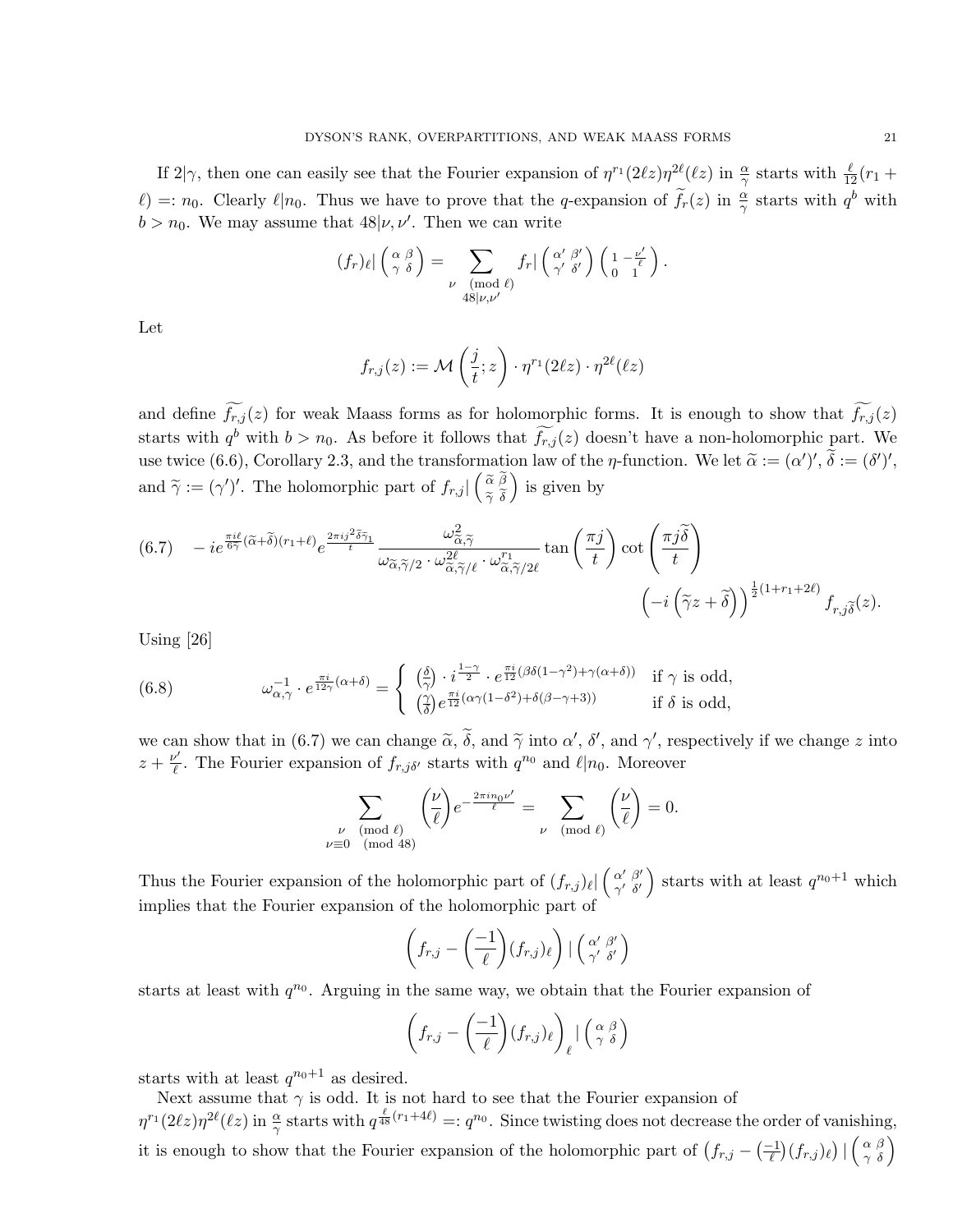starts with  $q^{b}$  with  $b > n_0$ . This time we use (6.6) once. One can compute that the holomorphic part of  $f_{r,j}$   $\left(\begin{array}{cc} \alpha' & \beta' \\ \gamma' & \delta' \end{array}\right)$  $\alpha' \frac{\beta'}{\delta'}$  equals

$$
(6.9) \sqrt{2}ie^{\frac{\pi i\ell}{6\gamma'}\alpha'(r_1+\ell)+\frac{\pi i\delta'\ell}{24\gamma'}(r_1+4\ell)-\frac{\pi i\delta'}{8\gamma'}+\frac{2\pi i j^2\delta'\gamma_1'}{t}}\cdot\tan\left(\frac{\pi j}{t}\right)\frac{\omega_{\alpha',\gamma'}^2}{\omega_{2\alpha',\gamma'}\cdot\omega_{2\alpha',\gamma'/\ell}^{r_1}\cdot\omega_{\alpha',\gamma'/\ell}^{2\ell}}}{(-i(\gamma'\tau+\delta'))^{\frac{r_1+2\ell+1}{2}}\cdot\eta^{2\ell}(\ell z)\cdot\eta^{r_1}\left(\frac{\ell z}{2}\right)\cdot\mathcal{U}\left(-\frac{j\delta}{t};z\right).
$$

Again using (6.8), one can show that one can change  $\alpha'$ ,  $\delta'$ , and  $\gamma'$  into  $\alpha$ ,  $\delta$ , and  $\gamma$ , respectively if one changes z into  $z + \frac{\nu'}{2}$  $\frac{1}{\ell}$ . The expansion of (6.9) starts with  $q^{\frac{1}{48}(l r_1 + 4\ell^2 - 3)}$ . For  $r_0 := \frac{1}{48}(\ell r_1 + 4\ell^2 - 3)$  one clearly has  $(r_0, \ell) = 1$ . Moreover

$$
\frac{g}{\ell} \left( \frac{-1}{\ell} \right) \sum_{\substack{\nu \pmod{\ell} \\ \nu, \nu' \equiv 0 \pmod{48}}} \left( \frac{\nu}{\ell} \right) e^{-\frac{2\pi i r_0 \nu'}{\ell}} = \left( \frac{-r_0}{\ell} \right) = 1.
$$

Thus the expansion of  $(f_{r,j} - \frac{-1}{\ell})(f_{r,j})_\ell$   $| \begin{pmatrix} \alpha' & \beta' \\ \gamma' & \delta' \end{pmatrix}$  $\begin{pmatrix} \alpha' & \beta' \\ \gamma' & \delta' \end{pmatrix}$  starts at least with  $q^{\frac{1}{48}(l r_1 + 4l^2 + 45)}$  which implies the claim.  $\Box$ 

# 7. Proof of Theorem 1.5

*Proof of Theorem 1.5. ;* From  $(5.1)$  it follows that

$$
\sum_{n=0}^{\infty} \left( \overline{N}(s_i, \ell; n) - \frac{\overline{p}(n)}{\ell} \right) q^n
$$

for  $i \in \{1,2\}$  is the holomorphic part of a weak Maass form on  $\Gamma_1(16\ell^2)$ . Moreover the non-holomorphic part is supported on negative squares. The same is true for the function

$$
\sum_{n=0}^{\infty} \left( \overline{N}(s_1, \ell; n) - \overline{N}(s_2, \ell; n) \right) q^n.
$$

The restriction of the associated weak Maass form to those coefficients congruent to d modulo  $\ell$  gives a weak Maass form on  $\Gamma_1(16\ell^4)$ . Since  $\left(\frac{d}{\ell}\right)$  $\binom{d}{\ell} = -\left(\frac{-1}{\ell}\right)$  it does not have a non-holomorphic part which proves Theorem 1.5.

Next we state some identities which may be deduced thanks to our theorem.

Define for a positive integer N, g, h real numbers that are not simultaneously congruent to 0 (mod N), the generalized Dedekind eta-function

$$
E_{g,h}(z) := q^{\frac{1}{2}B\left(\frac{g}{N}\right)} \cdot \prod_{m=1}^{\infty} \left(1 - \zeta_N^h \cdot q^{m-1+\frac{g}{N}}\right) \left(1 - \zeta_N^{-h} \cdot q^{m-\frac{g}{N}}\right),
$$

where  $B(x) := x^2 - x + \frac{1}{6}$  $\frac{1}{6}$ . We have the following identities.

(7.1) 
$$
\sum_{n=0}^{\infty} \left( \overline{N}(1,5,5n+2) - \overline{N}(2,5,5n+2) \right) q^{5n+2} = 2 \frac{\eta(50z)}{E_{1,0}(25z)},
$$

(7.2) 
$$
\sum_{n=0}^{\infty} \left( \overline{N}(1, 5, 5n + 3) - \overline{N}(2, 5, 5n + 3) \right) q^{5n+3} = -2 \frac{\eta(50z)}{E_{2,0}(25z)},
$$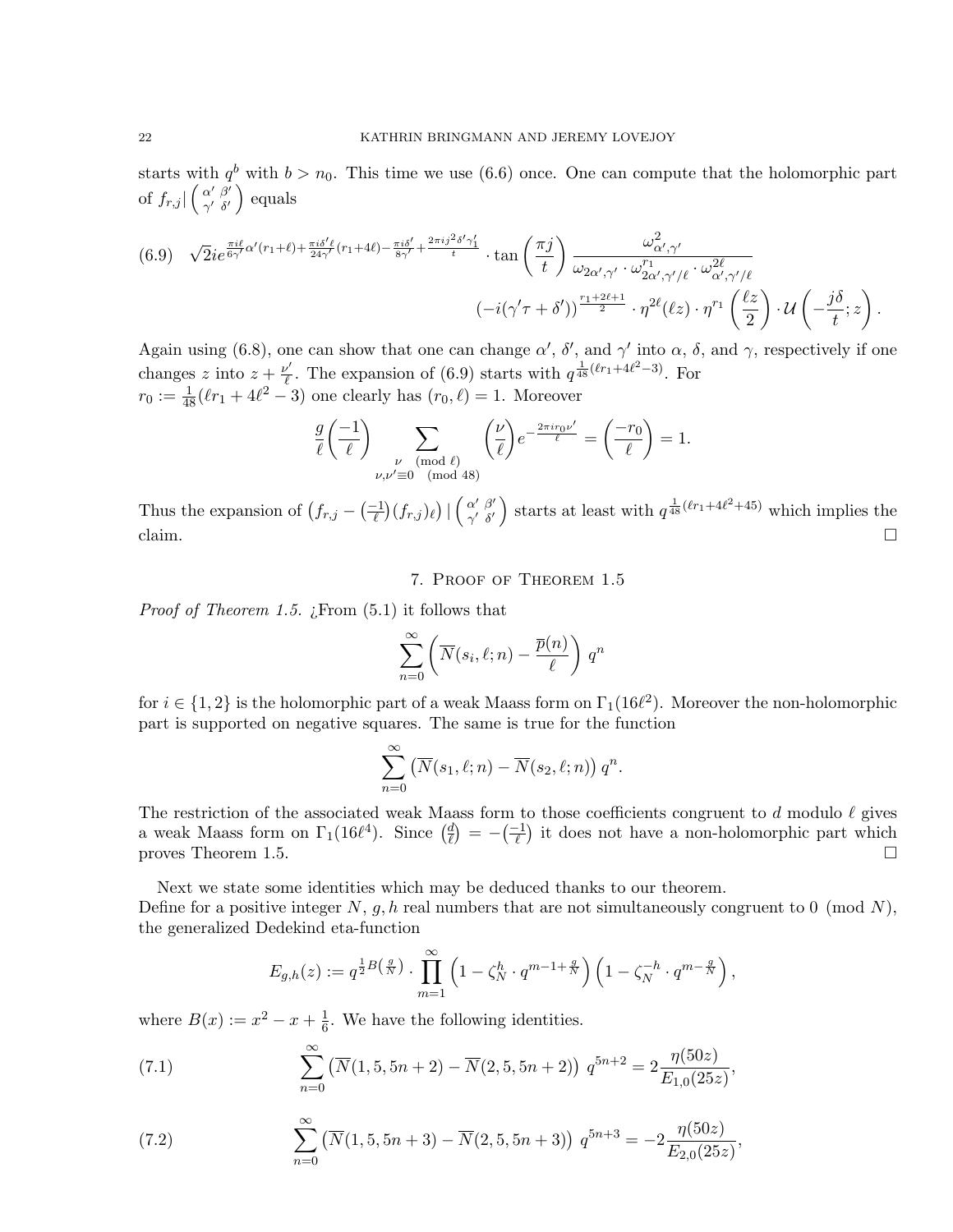DYSON'S RANK, OVERPARTITIONS, AND WEAK MAASS FORMS 23

(7.3) 
$$
\sum_{n=0}^{\infty} \left( \overline{N}(0, 5, 5n+3) - \overline{N}(2, 5, 5n+3) \right) q^{5n+3} = 2 \frac{\eta(50z)}{E_{2,0}(25z)},
$$

(7.4) 
$$
\sum_{n=0}^{\infty} \left( \overline{N}(0, 5, 5n+2) - \overline{N}(2, 5, 5n+2) \right) q^{5n+2} = 0,
$$

(7.5) 
$$
\sum_{n=0}^{\infty} \left( \overline{N}(0,3,3n+1) - \overline{N}(1,3,3n+1) \right) q^{3n+1} = 2 \frac{\eta(9z) \cdot \eta(18z)}{\eta(3z)}.
$$

#### **REFERENCES**

- [1] G. E. Andrews, On the theorems of Watson and Dragonette for Ramanujan's mock theta functions, Amer. J. Math. 88 No. 2 (1966), pages 454-490.
- [2] A. O. L. Atkin and H. P. F. Swinnerton-Dyer, *Some properties of partitions*, Proc. London Math. Soc. 4 (1954), pages 84-106.
- [3] C. Bessenrodt and I. Pak, Partition congruences by involutions, Eur. J. Comb. 25 (2004), pages 1139-1149.
- [4] F. Brenti, Determinants of Super-Schur Functions, Lattice Paths, and Dotted Plane Partitions, Adv. Math. 98 (1993), pages 27-64.
- [5] K. Bringmann, Asymptotics for rank partition functions, Trans. Amer. Math. Soc., accepted for publication.
- [6] K. Bringmann, Congruences for Dyson's rank, submitted for publication.
- [7] K. Bringmann and J. Lovejoy, Rank and congruences for overpartition pairs, Int. J. Number Theory, accepted for publication.
- [8] K. Bringmann and K. Ono, *The*  $f(q)$  mock theta function conjecture and partition ranks, Invent. Math. **165** (2006), pages 243-266.
- [9] K. Bringmann and K. Ono, Dysons ranks and Maass forms, Ann. Math., accepted for publication.
- [10] K. Bringmann, K. Ono, and R. Rhoades, Eulerian series as modular forms, submitted for publication.
- [11] S. Corteel and P. Hitczenko, Multiplicity and number of parts in overpartitions, Ann. Comb. 8 (2004), pages 287-301.
- [12] S. Corteel and J. Lovejoy, Frobenius partitions and Ramanujan's  $_1\psi_1$  summation, J. Combin. Theory Ser. A **97** (2002), pages 177-183.
- [13] S. Corteel and J. Lovejoy, Overpartitions, Trans. Amer. Math. Soc. 356 (2004), pages 1623-1635.
- [14] S. Corteel and O. Mallet, Lattice paths, successive ranks, and Rogers-Ramanujan identities, J. Combin. Theory Ser. A, accepted for publication.
- [15] P. Desrosiers, L. Lapointe, and P. Mathieu, Jack polynomials in superspace, Commun. Math. Phys. 242 (2003), pages 331-360.
- [16] F. Dyson, Some guesses in the theory of partitions, Eureka (Cambridge) 8 (1944), pages 10-15.
- [17] J-F. Fortin, P. Jacob, and P. Mathieu, Generating function for K-restricted jagged partitions, Electron. J. Comb. 12 No. 1 (2005), Research paper R12, 17 p.
- [18] J-F. Fortin, P. Jacob, and P. Mathieu, Jagged partitions, Ramanujan J. 10 (2005), pages 215-235.
- [19] S-J. Kang and J-H. Kwon, Crystal bases of the Fock space representations and string functions, J. Algebra 280 (2004), pages 313-349.
- [20] J. Lovejoy, Overpartitions and real quadratic fields, J. Number Theory 106 (2004), pages 178-186.
- [21] J. Lovejoy, Overpartition theorems of the Rogers-Ramanujan type, J. London Math. Soc. 69 (2004), pages 562-574.
- [22] J. Lovejoy, Rank and conjugation for the Frobenius representation of an overpartition, Ann. Comb. 9 (2005), pages 321-331.
- [23] J. Lovejoy and O. Mallet, Overpartition pairs and two classes of basic hypergeometric series, preprint.
- [24] J. Lovejoy and O. Mallet, n-color overpartitions, twisted divisor functions, and Rogers-Ramanujan identities, preprint.
- [25] J. Lovejoy and R. Osburn, Rank differences for overpartitions, Quart. J. Math. (Oxford), accepted for publication.
- [26] M Newman, Construction and applications of a class of modular functions. II, Proc. London Math. Soc. 9 (1959), pages 373-397.
- [27] K. Ono, Distribution of the partition function modulo m, Ann. Math. 151 (2000), pages 293-307.
- [28] K. Ono, Nonvanishing of quadratic twists of modular L-functions and applications to elliptic curves, J. reine angew. Math. 533 (2001), pages 81-97.
- [29] K. Ono, The web of modularity: arithmetic of the coefficients of modular forms and q-series. CBMS Regional Conference Series in Mathematics, 102.
- [30] I. Pak, Partition bijections: A survey, Ramanujan J. 12 (2006), pages 5-75.
- [31] G. Shimura, On modular forms of half integral weight, Ann. Math. **97** (1973), pages 440-481.